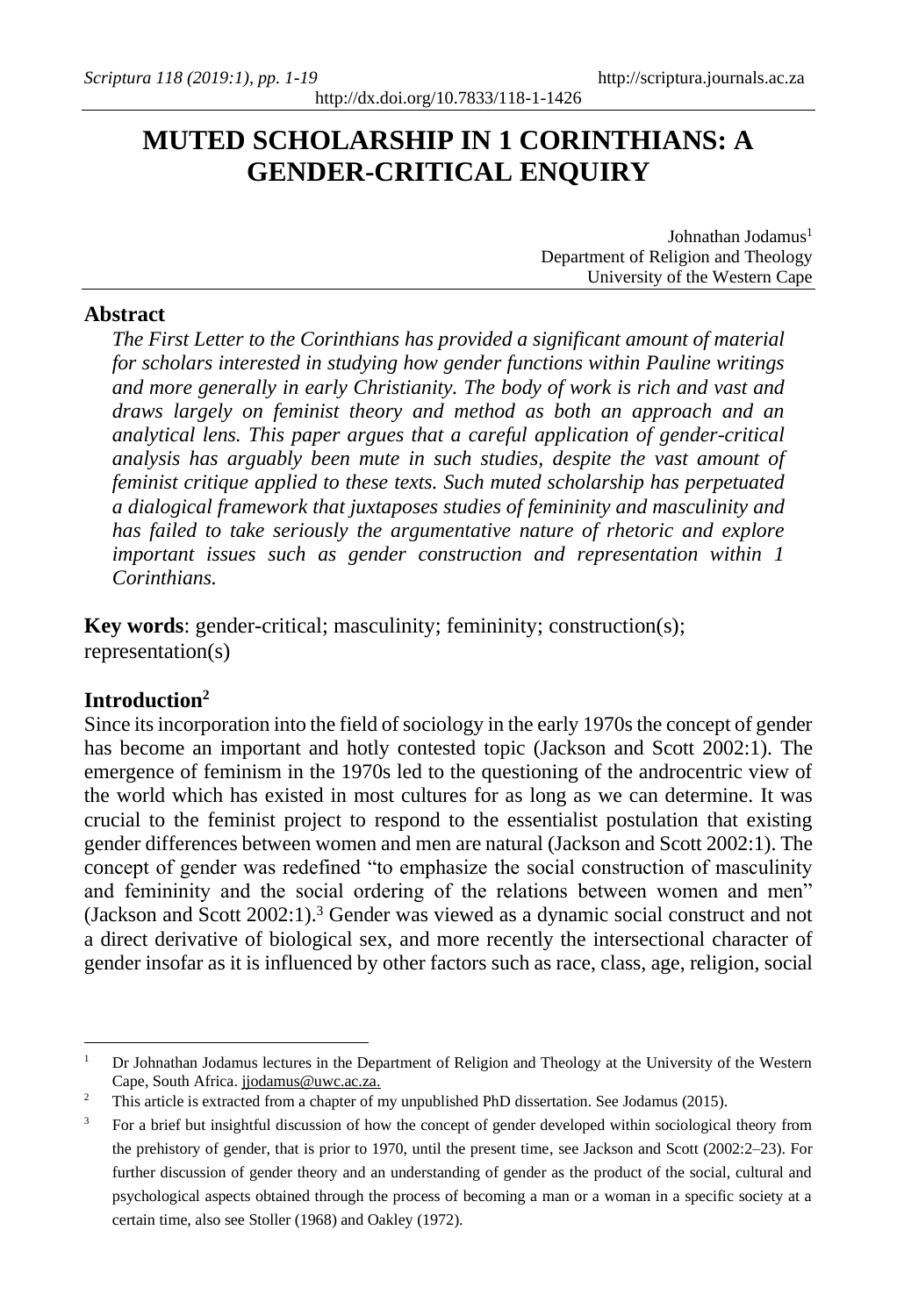relations, sexual preference, culture, and ethnicity, has also been noted (De Lauretis 1986:14; Schüssler Fiorenza 2007:159).<sup>4</sup>

Although this conception of gender correctly pointed to the socio-cultural construction of gender, it still presupposed that sex was dependent on fixed and "natural" anatomical and physiological characteristics (Jackson and Scott  $2002:15$ ).<sup>5</sup> The presumption supporting the sex/gender differentiation has progressively been interrogated by feminist scholars such as Butler (1990; 2002) and sociologists, as can be seen in the work of Jackson and Scott (2002). Current scholarship argues that the differentiation between sex and gender did not go far enough and has led to the investigation of both categories, sex and gender, as socio-cultural constructions (Jackson and Scott 2002:15).<sup>6</sup>

Although this new wave of investigation facilitates a more accurate social assessment of the distinction between women and men and confronts the logic of a natural binary divide between males and females, it nevertheless presupposes a binary, androcentric and heteronormative conceptualisation of sex and gender. As a construction created to be binary, this conceptualisation of sex and gender threatens to banish to the periphery or exclude all "other" sex and gender constructions, for example homosexuality, bisexuality, intersexuality and transsexuality, as well as those who identify as transgender and non-binary. Heteronormativity refers to the view that "institutionalized heterosexuality constitutes the standard for legitimate and prescriptive arrangements", an assumption that has led many scholars to question mainstream epistemologies of gender and sexuality and to call for a re-examination of such understandings (Ingraham 2002:79).<sup>7</sup>

<sup>5</sup> Sex in this instance refers to the "biological aspects of a person such as the chromosomal, anatomical, hormonal, and physiological" structures. "It is an ascribed status in that a person is assigned to one sex or the other at birth" (Richardson 1981:5).

The basis for this kind of investigation may be traced back to the case study of Agnes, a male-to-female transsexual, conducted by Garfinkel (1967). In this study Garfinkel called biological sex into question as an essentialist feature of human experience and treated one's gender as an achievement or performance by the individual. This performance, however, is also based upon a deciphering of that performance by others which gives approval to one's gender representation. According to West & Zimmerman (2002:43), the case of Agnes demonstrates what culture has concealed, namely "the accomplishment of gender". Also see Butler (1990:7) and her discussion of gender as "performative". For further discussion see Jackson & Scott (2002:16) and West & Zimmerman (2002:43–47).

<sup>7</sup> Cf. Krondorfer (2010:4). Farley (2008:151–152) notes, "Cross-cultural anthropological studies have led some scholars … to identify what they call a 'third sex' … Gender for a third sex is not one (man or woman), and not

Crenshaw (2011:25–42) first coined the term intersectionality within the context of critical legal studies and its specific interrogation of the plight and exclusion of "black women", whose "identity fixedness" as simultaneously black and women disqualified them from legal remedies. Since then this expression has been bolstered and may also be viewed as a critical analytical tool, a "thinking technology" (Lykke 2011:207–220) that subverts any binary notion of domination and zooms in on the multiplicity and interdependence of social factors that participate in creating and sustaining power relations that function as discourses in the creation of normativities, identities and social relations (Crenshaw 2011:221–233; Yuval-Davis 2011:155–169, 159).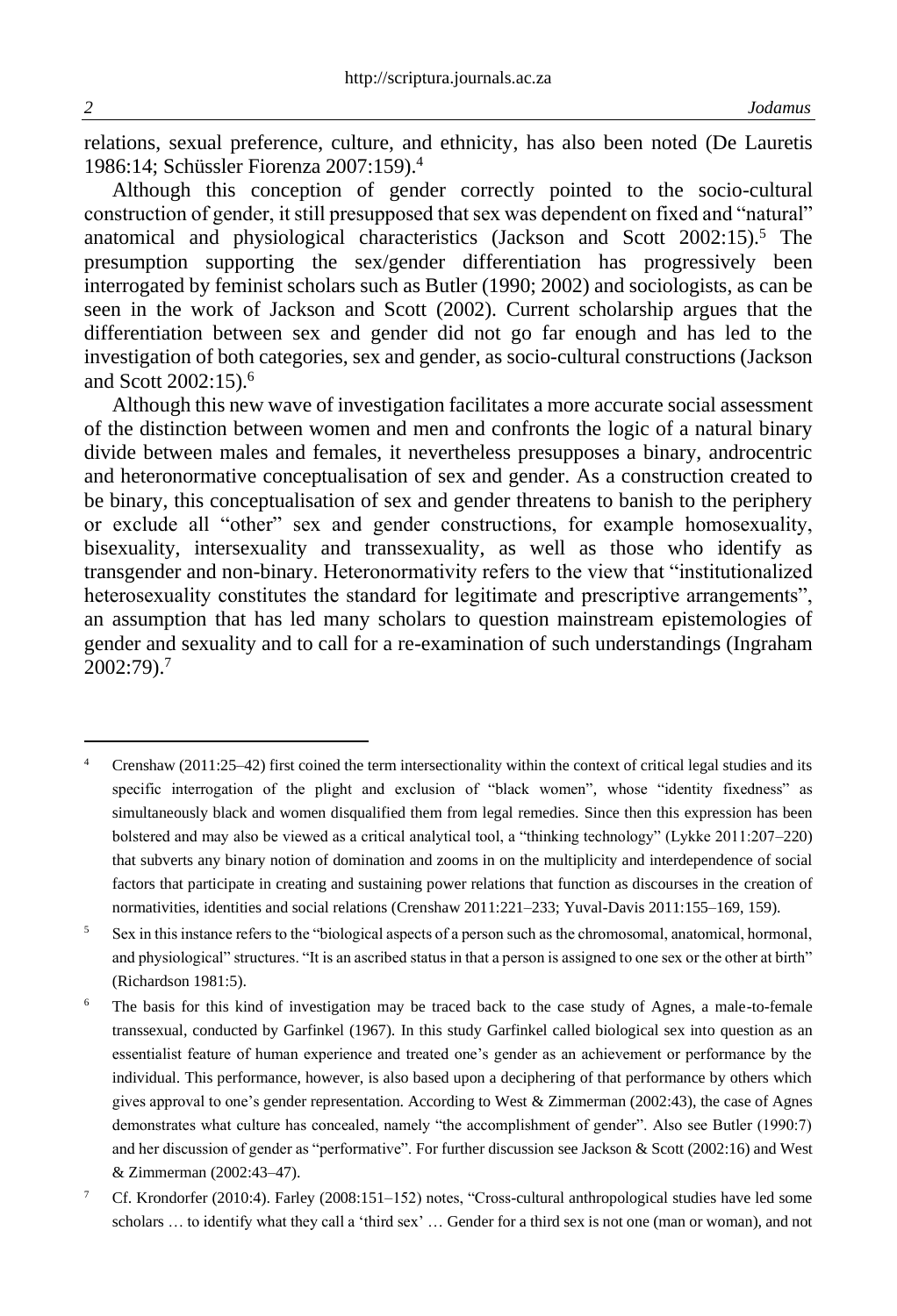## **Gender shape shifting and its impact on 1 Corinthians**

This heteronormative and binary assumption regarding sex and gender construction has led many scholars to question mainstream epistemologies of gender and sexuality and to call for a re-examination of such understandings. $8$  These shifts in modern gender awareness and gender theory have significantly impacted and changed the face of New Testament studies in general, and Pauline studies in particular, especially since the advent of feminist criticism in the early 1970s (Wire 1990b: 220–223; Ehrensperger 2004:1).<sup>9</sup> As women gradually sought leadership functions such as theologians, pastors, and biblical scholars, the argument about the role of women in the Christian canon and in the church proliferated in significance (Ackermann 1994; 1998; Dreyer 2002).

Certain passages in 1 Corinthians have frequently been isolated and employed in arguments to support the exclusion of women from ecclesial and academic leadership. In response feminist scholars have engaged critically with texts such as 1 Corinthians 11:2-16 and 1 Corinthians 14:34-35, seeking to centre women's experiences, and to discuss and reconstruct the role of women in early Christianity (Baumert 1996:174–182; Crocker 2004:4, 148; Ehrensperger 2004:2). Generally the inquiry into these gender texts has concentrated on either their content or their context (Penner and Vander Stichele 2005c:214; Conway 2008:8–11). The focus on interpreting the arguments Paul presents has been crucial in the analysis of their content, and the assessment of these arguments with regards to their possible effect on women, and in particular, their effect on the relationship between women and men. Analysis of the context of these texts has in turn focused on reconstructing the rhetorical situation in Corinth with an emphasis on understanding Paul's arguments (Penner and Vander Stichele 2005c:214).

When considering the biblical scholarship on 1 Corinthians, which ranges from exegetical studies, to socio-historical studies, to feminist studies, and the plethora of papers, monographs and books written on the various issues regarding women in 1 Corinthians, it soon becomes apparent that in one way or another, most of these studies strived to reconstruct "historical women" and their roles in early Christianity (May 2004; Mount 2005:313–340).<sup>10</sup> Scholars have made numerous attempts to interpret the highly

always two (intersexed man and woman), but more often neither woman or man". For further discussion of other gendering possibilities see Farley (2008:152–156).

<sup>8</sup> For an interesting discussion that seeks to subvert many of the essentialist notions regarding gender identity, see Cornwall, Harrison & Whitehead (2008:1–19).

<sup>9</sup> Among many others, also see Scroggs (1983); Hays (1986:184–215); Countryman (1988); D'Angelo (1990:141–161); Martin (1995a:332–355) and Horsley (2000b:1–16) for further discussion.

<sup>&</sup>lt;sup>10</sup> These studies are premised on a notion of the "material irreducibility of sex" and suggest a stable subject (Butler 1993:11). Contemporary gender critics, however, argue for the deconstruction of the term "woman" or "women" (and in the same vein the polar opposite "man" or "men") and suggest that there is no homogenous, stable subject (Butler 2011:x). Any search for a stable subject such as "women", therefore, is doomed to fail in the light of this gender-critical theory. It should be noted, however, that the materiality of bodies should not be disregarded in the light of this theorising and concern regarding the possible destabilising of the category of women to the point that it runs the danger of silencing the plight of women and the unique challenges that they face, is justified.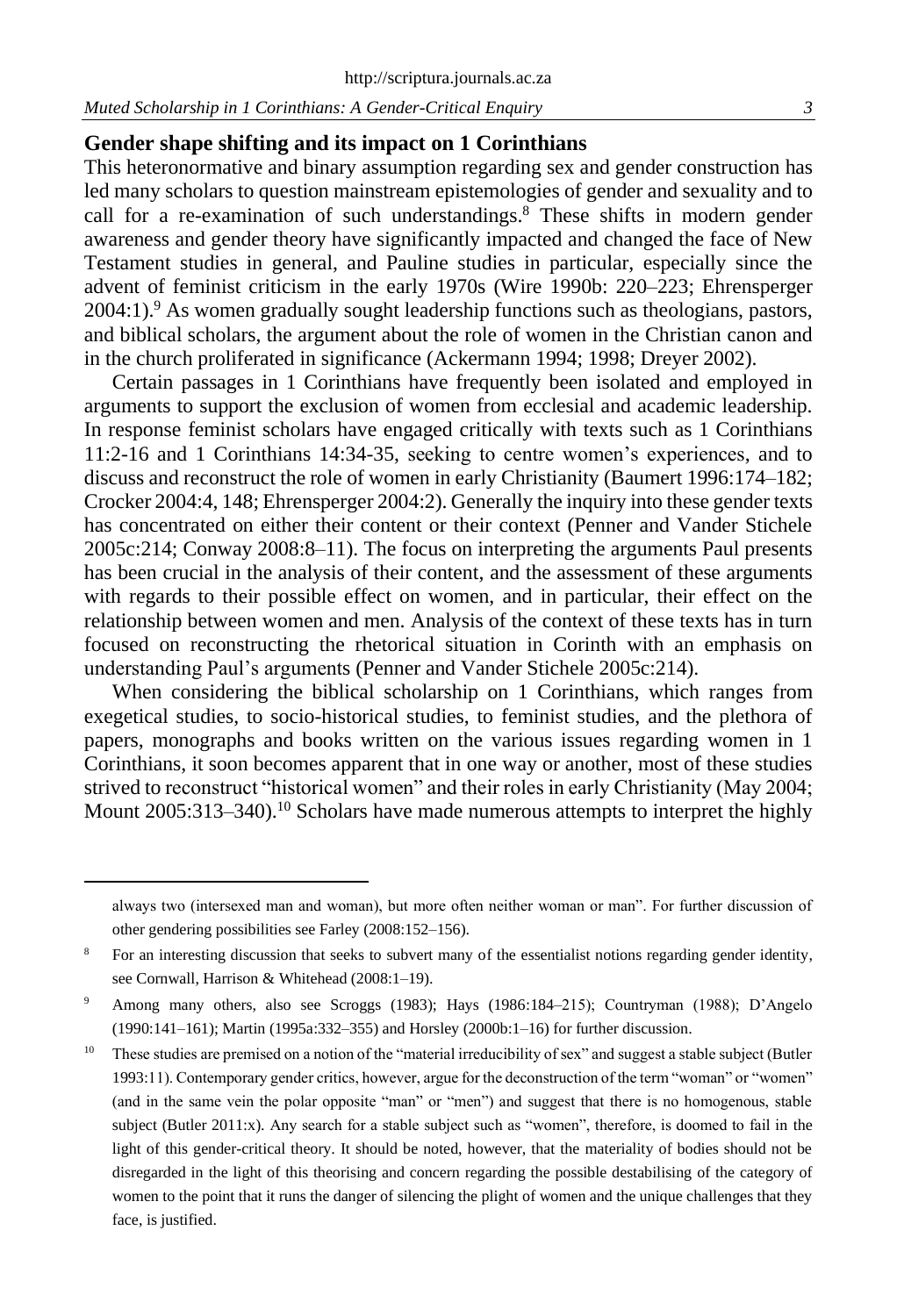contentious gendered texts of 1 Corinthians (Wire 1990b; Martin 2004).<sup>11</sup> Most have opted to focus on analysing either 1 Corinthians 11:2-16 or 1 Corinthians 14:34-35. To date there is no scholarly agreement on these passages, and the field of New Testament studies is littered with many different and often contradictory interpretations (Thiselton 2000:800–838, 1150–1162; Paige 2002:217–220). One thing remains apparent, though, and that is that the discussion of gender in 1 Corinthians is still open for debate and consideration.

## **A dialogical juxtaposing of gender discourse**

The literature reviewed for this paper indicates that the discourse of gender studies on 1 Corinthians has been situated in a dialogical framework that juxtaposes studies of femininity and masculinity. In fact, most of the work surveyed for this paper has in one way or another focused on exegetical reconstructions dealing with feminist or womanist studies that seek to reconstruct the role and importance of women in scripture (Ehrensperger 2004:19–42, 95–120; Penner and Vander Stichele 2005c:214–215).<sup>12</sup> This literature also emphasises the evaluation of Paul's arguments; analyses of their implications for women, and more specifically whether or not Paul's arguments solicit a hierarchical or an egalitarian view of the relationship between women and men (Penner and Vander Stichele 2005c:214).

<sup>11</sup> Also see Hooker (1963:410–416); Schüssler Fiorenza (1987:386–394; 2007:98–106); Walker (1989:75–88); Grudem (1991:425–468); BeDuhn (1999:295–320) to mention a few of the attempts by biblical scholars to interpret the gendered texts in 1 Corinthians.

 $12$  This is understandable in the light of the fact that in the past so much was presented from a male perspective that left women completely out of the picture or simply replicated the views of the text. African-American women discovered that their agenda was not adequately represented by feminist theology, and as a result they developed womanist theology (Keane 1998:125). This phenomenon originated in North America among black American women who "did not feature prominently in the white middle class feminist agenda" (Keane 1998:131). For further discussion and for more insight about the origins of womanist theology see Walker (1983:xi-xii); Plaskow (1989:179–186); Baker-Fletcher (1995:183–196); Grant (1995:1); and Martin (1995:5– 24). For a brief explication of African women's theology and hermeneutics see Phiri (1997:16; 2000:145–160); Ackermann (1998:349–357); Landman (1998:137–140); Oduyoye (1998:359–370); Dube and Kanyoro (2004). Owing to the intercultural and multivocal nature of feminist biblical discourses which take into account the plurality of women's experiences, there has been a proliferation of various strands of feminist theologies and hermeneutics in the past 30 years or so. However, my aim in this paper is not to give a history of the advent of feminist biblical inquiry, but rather to offer a literature review of gender studies on 1 Corinthians. For a helpful guide to the breadth of feminist biblical scholarship and a discussion that highlights the current changes and different strands of biblical feminisms that have developed in the last 30 years, see Isasi-Díaz (1994:88–104); Schüssler Fiorenza (2001:135–164, 183–186); Deifelt (2003:237–248); Dube (2003:54–72); Horsley (2003:297–317); Matthews, Kittredge and Johnson-DeBaufre (2003:1–14); Ehrensperger (2004:19–42, 95– 120); Tamez (2006); Hunt (2007:79–92). Two strands of current biblical feminism deserve to be noted due to their impact upon feminist theology, namely, postcolonial feminism and ecofeminism. For further discussion of postcolonial feminism, see Donaldson (1996); Dube (2000); Donaldson and Pui-lan (2002); Sugirtharajah (2003:133–140); Dube and Kanyoro (2004); Pui-lan (2005); Schüssler Fiorenza (2007:113–129); Marchal (2008:15–36). For further discussion of ecofeminism, see Gebara (2003:249–268); Ruether (2005:91–129) and Tucker (2007:129–138).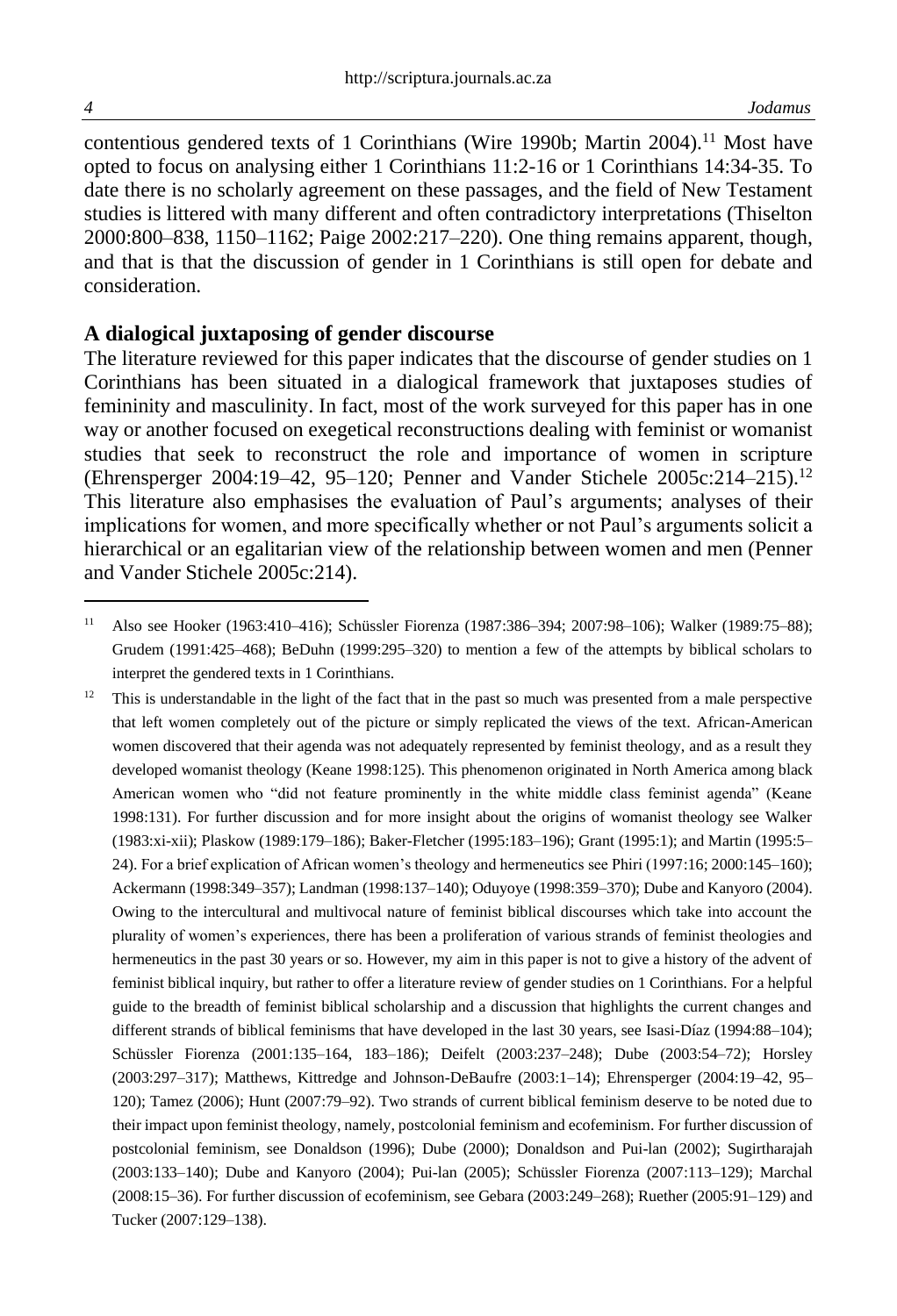Økland (2004:3) rightly states that in much feminist and "malestream" scholarship on Paul, and in particular on 1 Corinthians, the focus has been on Paul's view of women or what she terms the "quest for 'Paul's view of women'".<sup>13</sup> Økland (2004:3) further mentions that such an emphasis on women studies "will probably never succeed if we expect to find a unified view of women in his [Paul's] phallogocentric texts".<sup>14</sup> In fact, Butler (1993: ix) shows that bodies move across boundaries and move boundaries, creating malleable "performative" subjects. This notion of an unstable, boundary-deviant subject contests the notion suggested by many early feminist scholars by their persistent pursuit of a stable, historical and somewhat pristine womanliness in their quest for the historical woman as if a homogenous construction of womanliness could be uncovered.<sup>15</sup>

Studies that deal with issues of gender in 1 Corinthians may generally be classified in five main categories. These studies are often not presented as gender studies owing to the fact that gender-critical studies were only recently incorporated into New Testament biblical studies (Vander Stichele and Penner 2005a:287–310; Vander Stichele and Penner 2005b:1–30). Moore (2001:12–13) notes that,

Gender studies should not be confused with feminist studies. Gender studies does encompass feminist theory and criticism, and women's studies generally, but it also encompasses men's studies or, as it is less commonly (but more aptly) termed, masculinity studies …. The (unisex) umbrella term "gender studies" also offers shelter to lesbian and gay studies, and its obstreperous offshoot, queer theory–or so it is often assumed  $16$ 

Most studies that deal with gender issues in 1 Corinthians approach the discourse from a feminist-reconstructive perspective. In these instances only the particularities suggested by the text itself are treated as objects of analysis, with no real interest in what also lies between the lines.<sup>17</sup> It would seem that often the fixed category "woman" has

<sup>&</sup>lt;sup>13</sup> Schüssler Fiorenza (2000:42) adopted the expression "malestream" from feminist theorists as a descriptive term, "since most of our cultural and religious texts, traditions, and institutions have been and are still determined by elite (white) men". Also see Schüssler Fiorenza (1984a; 1985). For other contemporary scholars who also use this neologism, see Horsley (2000b:7–9); Hewitt (2003:454) and Ehrensperger (2004:2).

<sup>&</sup>lt;sup>14</sup> My emphasis. This assertion by Økland (2004:3) coheres with current scholarship which maintains that gender categories are not homogeneous (Jackson and Scott 2002b:21; Cornwall, et al. 2008:14).

<sup>&</sup>lt;sup>15</sup> Scholars like Butler (1993:4) call into question the notion of sex as an a priori and not also a cultural construction such as gender. It should be mentioned, however, "the category of women does not become useless through deconstruction, but becomes one whose uses are no longer reified as 'referents,' and which stand a chance of being opened up, indeed, of coming to signify in ways that none of us can predict in advance. Surely, it must be possible both to use the term, to use it tactically even as one is, as it were, used and positioned by it, and also to subject the term to a critique which interrogates the exclusionary operations and differential power-relations that construct and delimit feminist invocations of 'women'" (Butler 1993:5). To deconstruct the term "women" is not, therefore, to do away with the term as useful, according to Butler (1993:5).

<sup>&</sup>lt;sup>16</sup> For further discussion of queer theory and queer theologies see Goss (2009:137–145); Schneider (2009:63–76).

<sup>&</sup>lt;sup>17</sup> Addressing what lies between the lines is outside the scope of this article. This article contributes on two primary levels: the first being a helpful review of scholarship on the exploration of the theme of gender in 1 Corinthians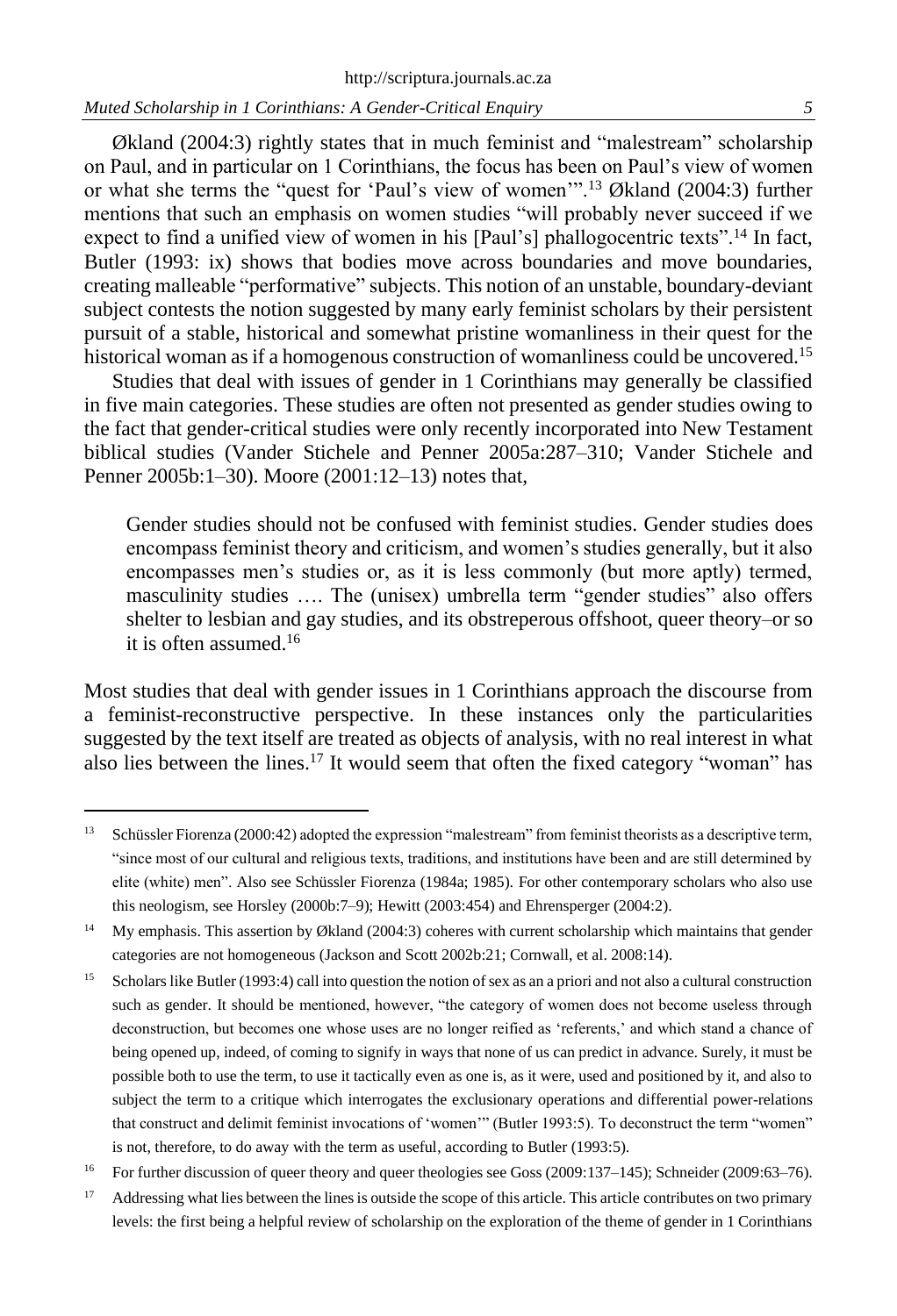obscured further investigations of engendered relations of power. These studies may be categorised in the following manner. First, some scholars have opted to interpret the gendered passages of 1 Corinthians as non-Pauline interpolations (Weiss 1977:342). 18 Such studies often maintain that the texts embody an understanding of women incongruous with Paul's own views concerning women (Murphy-O'Connor 1976:615– 621; Fee 1987:697–705).<sup>19</sup>

Second, studies on gender in 1 Corinthians have often been devoted to particular topics that deal with gender issues. The topics that are usually investigated are head coverings (Engberg-Pedersen 1991:679–689; Thiselton 2000:800–828; Martin 2004:75– 84),<sup>20</sup> the silencing of women (Baumert 1996:195–198; Arichea 2004:460–469), and women prophesying (Wire 1990b:1, 63–67, 181–192; Arichea 2004:465). All three are related to the issue of women's subordination to men and arise from the study of 1 Corinthians 11:2-16 and  $14:34-35<sup>21</sup>$  This type of investigation usually takes the form of exegetical analysis of certain gendered texts within the discourse of 1 Corinthians 11 and 14. In recent years the field of New Testament studies has been bombarded with many

the second being a fusing of gender-critical theory and hermeneutics. Concerning the latter, in terms of what such a fusion might look like and how it could be applied to the Corinthian text, see Jodamus (2016; 2017).

<sup>&</sup>lt;sup>18</sup> For further discussion also see Barrett (1968:330, 332–333) who mentions other scholars who follow this path of investigation. Cf. Conzelmann (1975:246); Fee (1987:705); Thiselton (2000:1150).

<sup>19</sup> For further discussion also see Murphy-O'Connor (1988:265–274); Wire (1990b:149–152, 229–232); Witherington (1995:288); Arichea (2004:460–462); Crocker (2004:153, 157–162); Crossan (2004:70–123); Økland (2004:149–151) and Mount (2005:313–340).

<sup>&</sup>lt;sup>20</sup> For further discussion also see Hooker (1963:410–416); Murphy-O'Connor (1988:265–274); Thompson (1988:99–115); Wire (1990b:220–223); Grudem (1991:425–468); Jervis (1993:231–246); Martin (1995b:229– 249); Witherington (1995:232–240); Baumert (1996:182–194); BeDuhn (1999:297–308); Winter (2003:77– 96); Crocker (2004:153); Loader (2004:99–104); Merkle (2006:527–548) and Lakay (2010:6–36). In his analysis Murphy-O'Connor (1988:265–274; 1980:483) offers an exegesis of 1 Cor. 11:2-16. His investigation differs from other similar exegetical analyses in that it takes into account both women and men as opposed to focusing solely on women in the passage with men merely being dismissed as "a background in contrast with which woman's situation and obligation can be more sharply described" (Murphy-O'Connor 1988:266). Murphy-O'Connor (1980) argues that the problem in Corinth that Paul addresses in 1 Cor. 11:2-16 involves both men and women and the issue of how they dressed their hair. His interpretation purports that "head" should be interpreted as "source" in 1 Cor. 11:3 and maintains that the issue of men's hair/dress was just as much a problem as that of women in the church. Also see Thiselton (2000:805) who follows Murphy-O'Connor (1980) in asserting that Paul addresses not only the way women dressed, but also the way men dressed.

<sup>&</sup>lt;sup>21</sup> Even under these broad topical headings scholars differ tremendously in interpretation. An example of this can be found in the interpretation of 1 Cor. 11:2-16 and whether or not Paul is addressing married women or women in general. Cf. Hayter (1987); BeDuhn (1999:295–320); Paige (2002:217–242) and Winter (2003:77–96). Scholars are divided on the topic of head covering in 1 Cor. 11 as to what is referred to when Paul states that women should cover their heads. Some scholars postulate that the women's hair itself was the covering and, therefore, women should not wear their hair loose during worship gatherings (Baumert 1996:183, 186; Cosgrove 2005:675–692). Other scholars maintain that Paul is referring to a veil of some kind that women should wear (Witherington 1995:233; Arichea 2004:462–464). Also see Martin (2004) who argues that a woman's unbound hair was synonymous with her genitalia according to ancient conceptions of physiognomy.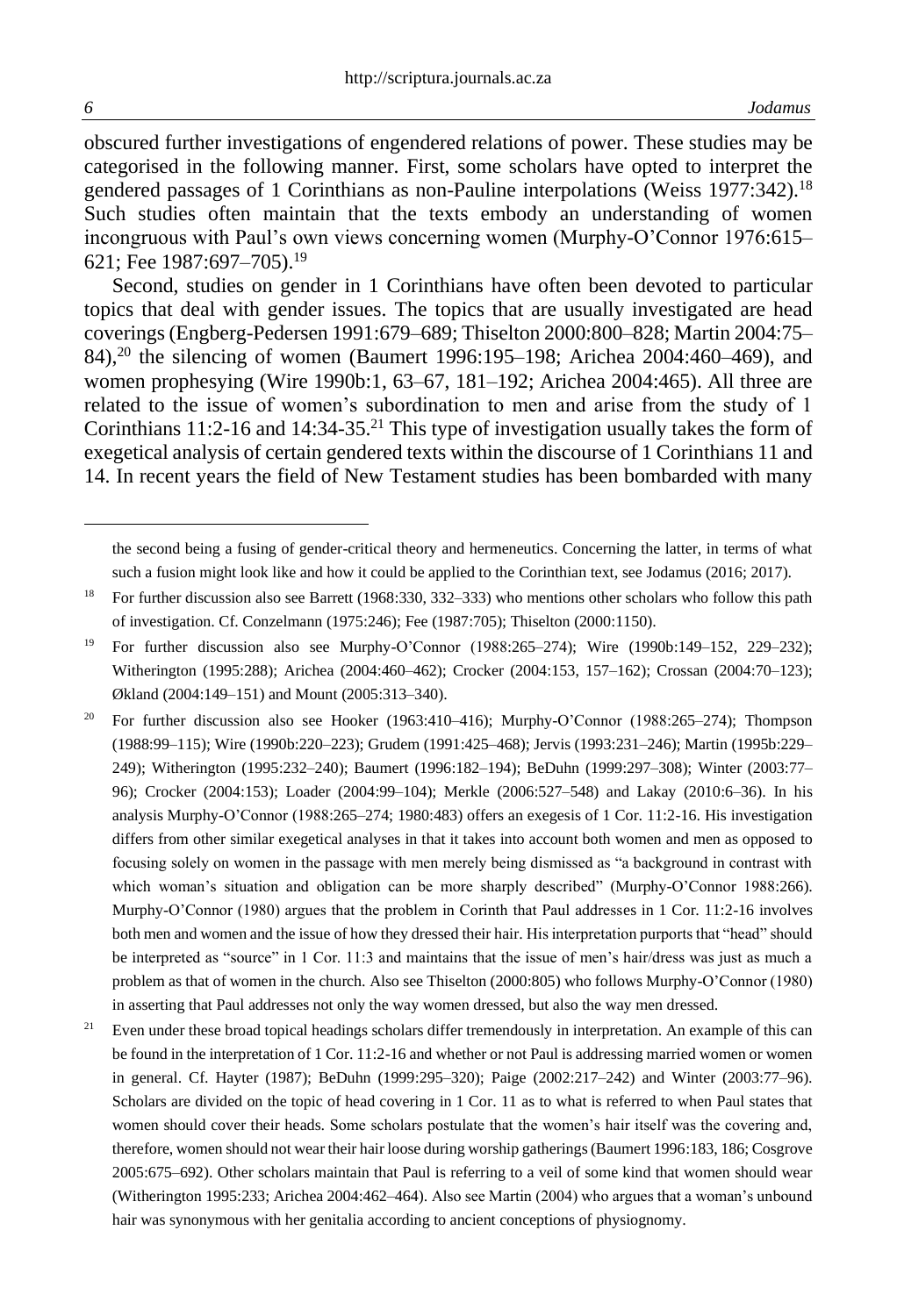such studies, dealing with the same texts investigated from different methodological vantage points, or using the same methodology with diverse and often contradictory results (Engberg-Pedersen 1991:679; Cosgrove 2005:675–692).

Third, studies on gender in 1 Corinthians have often focused on the study of women in early Christianity and in antiquity more broadly. Such studies deal primarily with reconstructing by means of ancient sources the role and status of women in the period of early Christianity, focusing on issues such as women leadership in early Christianity and more broadly on their leadership in general in antiquity (Kraemer and D'Angelo 1999; Osiek and Madigan 2005; Osiek, MacDonald and Tulloch 2006).<sup>22</sup>

Fourth, another less prominent view for understanding the gender passages of 1 Corinthians has been to suggest that the passages contain the opinions of the Corinthian Christians themselves, and not Paul's views. According to this hypothesis, Paul mentions the opinions of the Corinthian Christians in the gendered passages of 1 Corinthians, not because he agrees with them, but rather because he wants to refute them (Walker 1975:94–110; Trompf 1980:196–215).<sup>23</sup>

Fifth, a handful of scholars have analysed 1 Corinthians with an emphasis on the "male issue" (Oster 1988:481–505), or rather, with an emphasis on investigating men in 1 Corinthians (Murphy-O'Connor 1980:483; 1988:265–274).<sup>24</sup> Only very recently have some New Testament studies on 1 Corinthians emerged with a keen interest in the issue of masculinity(ies) in 1 Corinthians using gender-critical approaches (Moore 1996; Anderson, Moore and Kim 2003:36–37; Mayordomo 2008:99–115).<sup>25</sup>

## **Grappling with gender construction(s) and representation(s) in 1 Corinthians**

As noted above, many scholars have undertaken exegetical studies of certain problematic gender texts in 1 Corinthians. This has given rise to copious amounts of scholarly work in the form of journal articles and books emphasising the subject of "women". With the

<sup>&</sup>lt;sup>22</sup> For a discussion of women in early Christianity, also see Brooten (1982); Witheringon (1992); Torjesen (1993); Kloppenborg (1996); MacDonald (1996); Osiek and Balch (2003); Taylor (2003); Winter (2003) and Crocker (2004).

<sup>23</sup> For further discussion see Odell-Scott (1983:90–93; 1991:179–183); Walker (1983:101–112) and Paige (2002:219).

<sup>&</sup>lt;sup>24</sup> Oster (1988:481–505) in his work emphasises the "male issue" in 1 Cor. 11:3-16.

<sup>&</sup>lt;sup>25</sup> Cf. Conway (2008:8-11); and Marchal (2014:93-113). A gender-critical approach takes seriously the argumentative nature of rhetoric and focuses on issues such as gender construction and identity within a text (Økland 2004:1–5; Penner and Vander Stichele 2005c:217–219; Vander Stichele and Penner 2009:4–7, 25). Most New Testament studies on masculinity have focused on masculinity in the gospels, as may be seen in the bibliography on New Testament masculinity studies provided by Anderson, Moore and Kim (2003:23–42). Cf. Martin (2006); and Krondorfer (2009a:184–186). For a discussion which is focused on uncovering the masculinity of Paul in 1 Corinthian see Clines (2003:181–192). Similarly, for a discussion of Paul's masculinity with regards to 2 Corinthians, see Harrill (2001:189–213); and Larson (2004:85–97). Also see the study by Kahl (2000:37–49) which focuses on masculinity in Gal. 3:28. Across the humanities and social sciences, the writings on masculinity(ies) are already enormous; for a bibliography on ancient and contemporary masculinities, see, among many others, Gilmore (1990); Boyd (2009:51–55); Boyarin (2009:79–95) and Krondorfer (2009b:421– 436; 2010).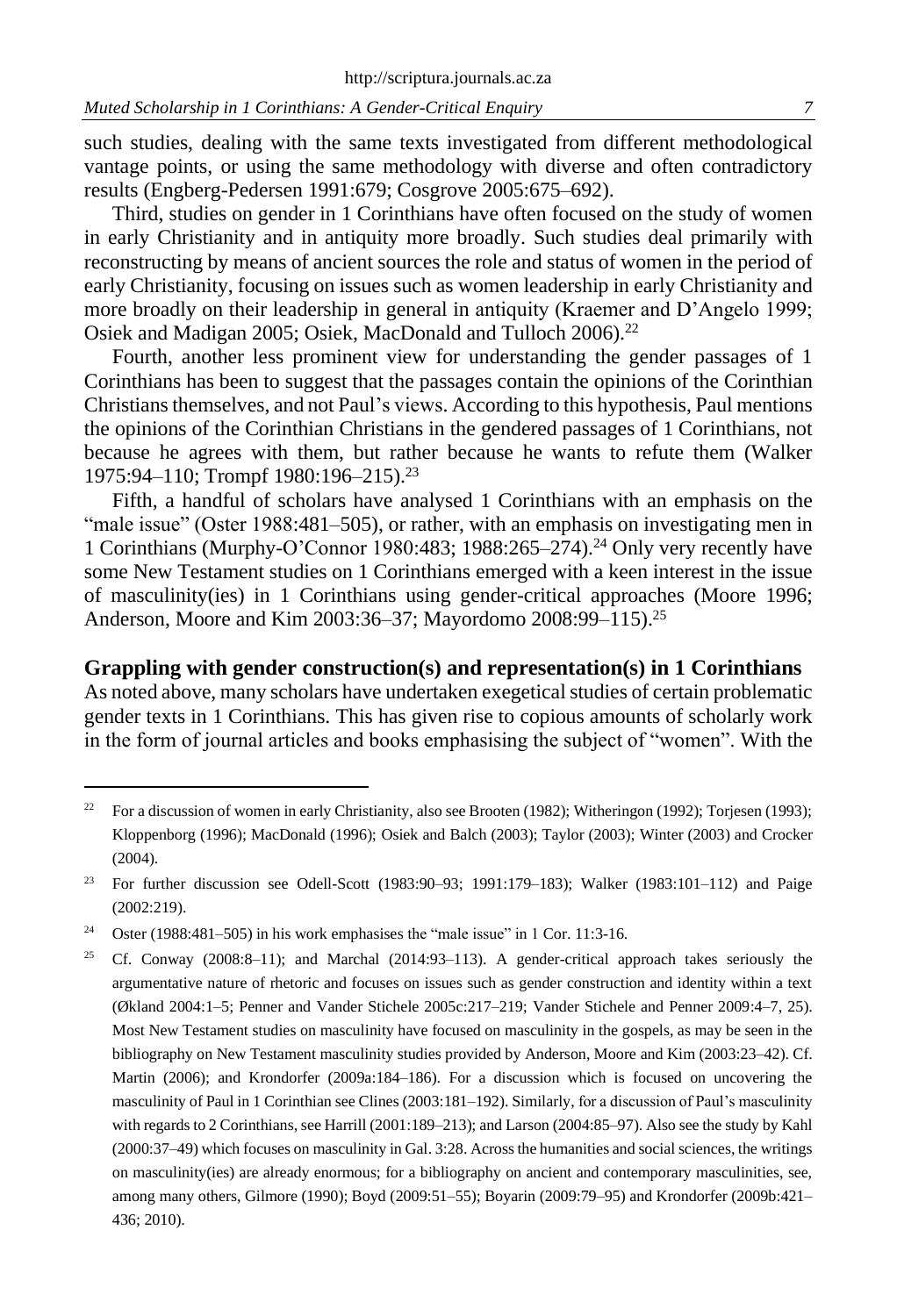advent of the women's liberation movement and its impact on theology in the early 1970's, and the emergence of feminist interpretations in biblical studies, even more work began to emerge with a primary focus on re-constructing women's identities in scripture and the role of women in the ancient world (Daly 1968; Ruether 1974).<sup>26</sup> The dominant hermeneutical framework posited under the feminist wave of scholarship was a "hermeneutics of suspicion" (Schüssler Fiorenza 1984a; Gebara 2003:250).<sup>27</sup> One of the pioneering scholars supporting this tradition of feminist hermeneutics, is Schüssler Fiorenza  $(2000)$ ,<sup>28</sup> who combines historical criticism with a rhetorical hermeneutics of suspicion in her approach to biblical studies.<sup>29</sup> This method of interpretation is applied to biblical texts in an effort to reveal the concealed and muted history of women in patriarchal and "kyriarchal" texts (Schüssler Fiorenza 1984a; 1984b). Feminist scholars have, therefore, refined the dominant theological matters from a feminist vantage point in order to progress to a theology that will buttress the liberation of women (Ehrensperger 2004:21).

Although the above-mentioned studies are highly informative and were much needed, it seems that reconstructive hermeneutics has become the dominant framework for investigation of gender in 1 Corinthians. Such studies focused primarily on women and women related issues and failed to consider that discourse itself is gendered in the light of the ancient Mediterranean concepts of gender (Økland 2004; Conway 2008). These studies have, therefore, failed to investigate how gender is constructed by the discourse itself. In fact, currently, most research pertaining to gender and 1 Corinthians focuses primarily on the study of women. Schüssler Fiorenza (2001:5) observes,

Malestream historical criticism, so also ideology criticism as well as postcolonial and cultural biblical criticism have for the most part not made wo/men subjects of interpretation, connected intellectuals, or historical agents central to their theoretical frameworks. Neither have they sufficiently recognized the importance of gender analysis for biblical studies or developed an ethics of interpretation that always takes wo/men's experience into account when analyzing social location and the operations of power within discourse.

Indeed, postcolonial and cultural criticism is rightly judged by Schussler-Fiorenza for its lack of attention to wo/men – but I argue that a focus on women as a stable category, as is the case in much of feminist discourse, is equally unhelpful. Apart from ignoring the intersectional operations of power such as race and class on the unstable category of women, it also largely ignores those who are positioned as women socially and politically (slaves, poor men, gay men etc.). The nomenclature wo/men, coined by

<sup>&</sup>lt;sup>26</sup> Also see Daly (1973). For further discussion that gives a brief history of the emergence of feminist biblical inquiry and contemporary advances in this field, see Castelli (1994:73–98); Segovia (2003b:1–32) among others.

<sup>&</sup>lt;sup>27</sup> For further discussion of this hermeneutical framework see Schüssler Fiorenza (2001:175–177).

<sup>&</sup>lt;sup>28</sup> Cf. Robbins  $(2002c:112)$ .

<sup>&</sup>lt;sup>29</sup> For a careful articulation of the methodology used by Schüssler Fiorenza and a brief discussion of her scholarship, see Schüssler Fiorenza (1985:55–63); Matthews, Kittredge and Johnson-DeBaufre (2003:1–14).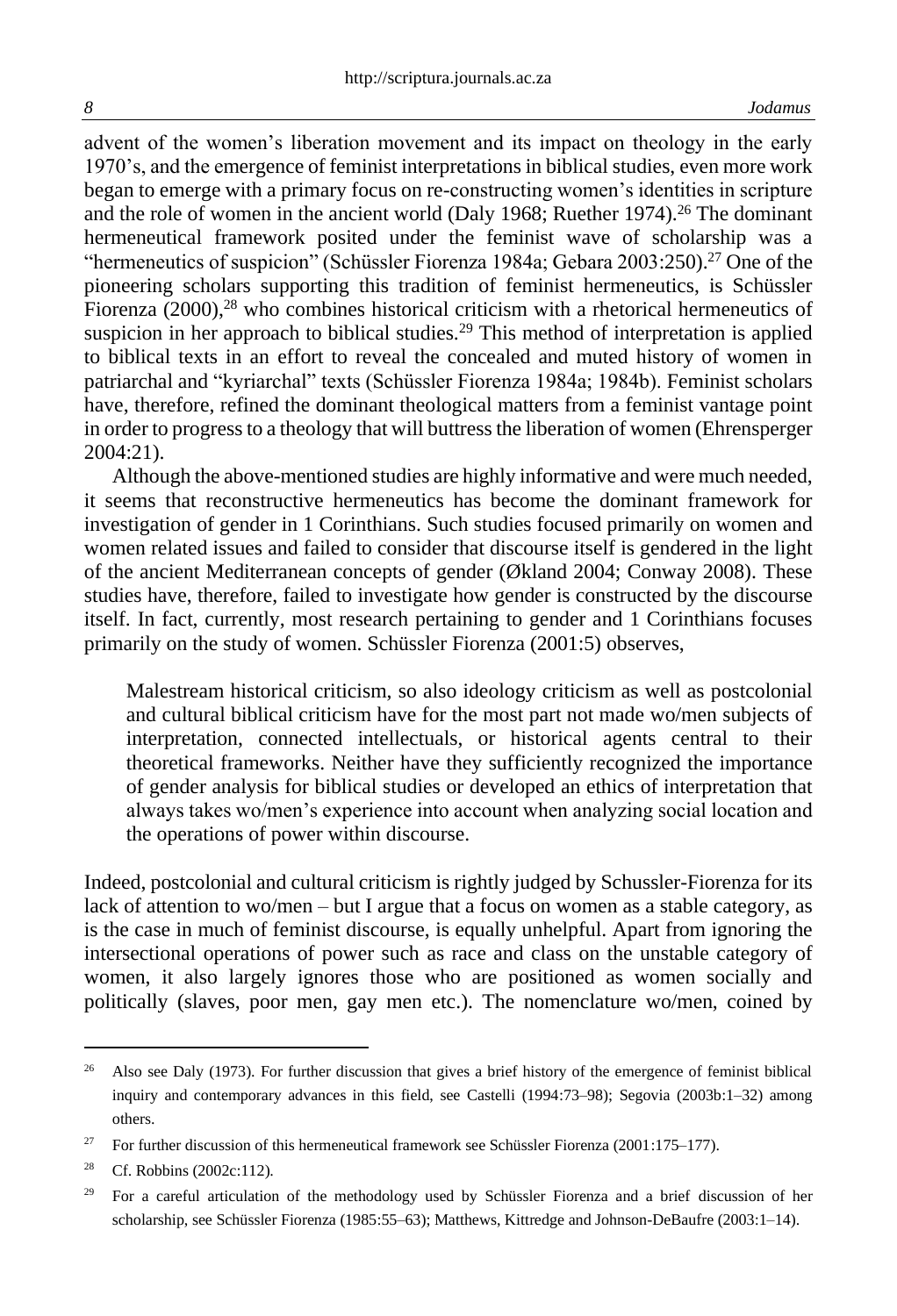Schussler Fiorenza, calls for recognition of the nuance, but is, I argue, largely ignored in feminist scholarship. Recognising the importance of gender analysis that takes gender as a serious analytic category for biblical studies (Boyd 2009:53; Krondorfer 2009:xii), would have enriched the studies reviewed in the purview of this paper, which have largely not focused on the construction(s) and representation(s) of male and female gender identity(ies) in 1 Corinthians. These types of analyses presuppose gender construction(s) and representation(s) or rather, gendered issues, but instead of grappling with these phenomena in particular, they analyse the results or symptoms of Paul's gender construction(s) and not his actual construction(s) and representation(s) of gender. The discussion of 1 Corinthians along such investigative lines of inquiry has obscured the perspective of the discourse of 1 Corinthians as persuasive rhetoric that constructs and enforces certain gendered identities.

As mentioned earlier, within the framework of New Testament studies, the study of gender is relatively new in comparison to other fields of study such as Classical Studies (Pomeroy 1975; Moore and Anderson 1998:249–251).<sup>30</sup> In the last 25 years Classical Studies scholars focused considerable attention on the construction(s) of gender in ancient Greek and Roman antiquity (Gleason 1990:389–416; Winkler 1990b). This type of research has led to key questions concerning the conceptualisation of femininity(ies) and masculinity(ies) during this period (Halperin 1990:135–170; Satlow 1994:1–25). Despite the research in Classic Studies concerned with femininities and masculinities, these have not emerged in New Testament scholarship. New Testament scholars have been rather tardy in their application of gender-critical studies to the analysis of biblical texts (Glancy 1994:34–50; 2004:99–135; Larson 2004:85–97). Besides applying classical gender-critical knowledge to investigate socio-cultural aspects that inform their analyses of ancient Mediterranean culture, not many New Testament scholars have applied gender theory and gender-critical analysis to their investigations of biblical texts (Moore 2001; Clines  $2003:181-192$ ).<sup>31</sup> And only a handful of New Testament scholars have used gender theory and gender-critical approaches to investigate 1 Corinthians (Økland 2004:6–38, 168–223; Penner and Vander Stichele 2005c:214–237; Lakey 2010:97–135, 136–179). 32

### **Conclusion**

Although previous studies on the gendered texts of 1 Corinthians have been located in a dialogical framework that juxtaposes the study of femininity and masculinity, most of the scholarly attention of this type of research has concentrated on "femininity", meaning works directed towards feminist or womanist studies. Some New Testament biblical scholars recently demonstrated the benefits of shifting the focus of analysis from arguments and analyses based largely, if not solely, on reconstruction of socio-historical

<sup>&</sup>lt;sup>30</sup> Pomeroy (1975) was one of the first classical scholars to do work on women in antiquity. Moore and Anderson (1998:249) note that "[h]er work was the first full-length study of this generation to take the question of women in antiquity seriously".

<sup>31</sup> Also see Stowers (1994:42–82); Martin (1995a:332–355); Dube (2003:54–72); Vander Stichele (2005b; 2005a); Marchal (2008; 2014:93–113); Thurman (2007:185–230); DeBaufre and Nasrallah (2011:161–174).

<sup>32</sup> Cf. Ivarsson (2007:163–184); Bird (2011:177, 180, 181); Marchal (2014:93–113).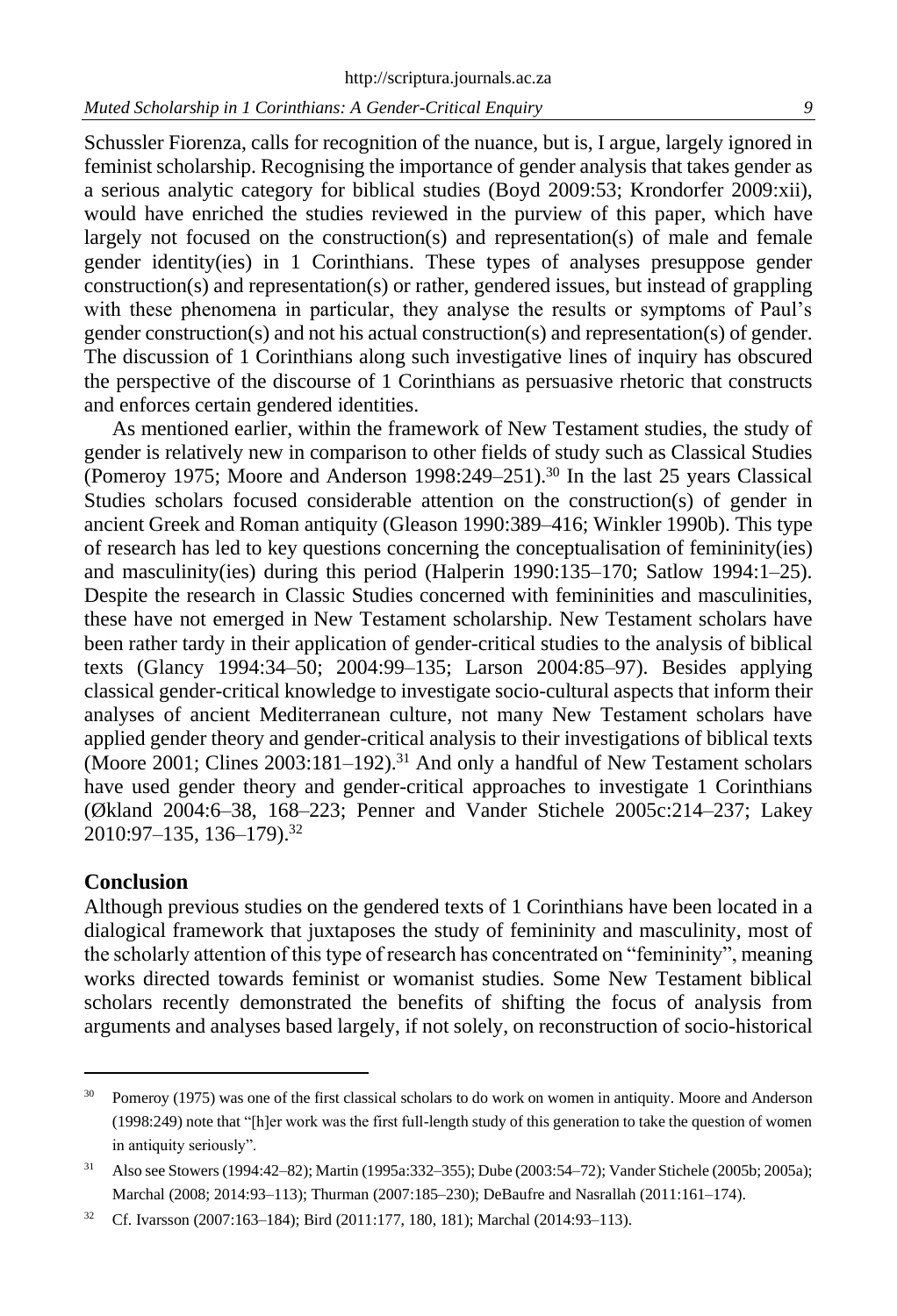circumstances, to gender-critical approaches that take the argumentative nature of rhetoric seriously and explore issues such as gender construction(s) and identity(ies) (Moore 1996; Kittredge 2000:103–109).<sup>33</sup> The latter approach places emphasis on the discourse itself and seeks to understand the discourse as argument aimed at persuasion as opposed to placing emphasis on the subjects of the rhetorical argument such as veiling, women who speak in tongues or prophecy, and women in general, as has been the norm in Biblical Studies for far too long. From this rhetorical vantage point Paul is identified as a rhetorician engaged in the art of persuasion as opposed to one writing authoritatively as a messenger of God. The latter view of Paul runs the risk of seeing Paul's words as authoritative without taking into account that the discourse is a rhetorical construction, and that Paul is engaged in the ancient art of rhetorical persuasion. Former historicalcritical interpretations of Paul's arguments in 1 Corinthians have relied on reconstructive socio-historical approaches that ultimately shield "Paul's rhetorical strategy by resisting the 'decoding' of terms, concepts, and strategic modes of argumentation he uses" (Penner and Vander Stichele 2005c:217).<sup>34</sup> In these types of approaches the emphasis is on understanding "Paul's arguments from a decidedly historical perspective" (Vander Stichele and Penner 2005a:288).

The shift in approach to a gender-critical approach has also resulted in a shift in focus from the historical issues at stake in the analysis of texts to enquiry into more important issues of gender construction(s) and identity(ies), which are central to "ancient rhetorical theories of proper comportment and oratorical display" (Penner and Vander Stichele 2005c:219). <sup>35</sup> Økland (2004:1) in her analysis of 1 Corinthians 11-14 demonstrates that Paul's exhortations regarding women's ritual roles and ritual clothing in 1 Corinthians 11-14 structure and gender the Christian gathering as a specific type of space, a "sanctuary space", constructed through ritual. Therefore, the central point of Paul's rhetoric in 1 Corinthians 11-14 is not women's veiling or covering, but rather the production and maintenance of a gendered order of the ritual space in the community (Økland 2004:1).**<sup>36</sup>** Such a gender-critical engagement of the text allows for a far more

<sup>33</sup> Also see Økland (2004) and Conway (2008). Økland (2004:31–35) makes use of what she terms a "ritual approach" to investigating 1 Cor. 11-14 which she argues allows her to focus more clearly on the ancient discourse of gender and ritual and how ritual constructs gendered spaces. The "ritual approach" as posited by Økland (2004:35) allows her to glean gendered nuances from the contemporaneous Corinthian texts, and in particular, archaeological texts. This in turn allows for a comparison of "utterances concerning women in the texts of Corinthian cults, rituals and sanctuaries including the *ekklesia*, and thus finding traces of a discourse on 'women' and ritual space where cultic models of the female are related to the space the ritual takes place within".

<sup>&</sup>lt;sup>34</sup> See for example Wire (1990b); Martin (1995b) and Winter (2003).

<sup>&</sup>lt;sup>35</sup> I am aware of the need to be cautious of this distinction because many of the gender-critical approaches that are used in the analysis of biblical material depart from a historical critical perspective. The difference, however, is that the type of historiography is different – it no longer simply and only enquires as to "what" or "whether something" has happened, but investigates the socio-historical relations of power, specifically as they pertain to gender, that underlie the text.

<sup>36</sup> Her understanding of 1 Cor. 11-14 is based on an investigation of an assortment of material texts, while the discourse of sanctuary space is grounded on notions of ancient Mediterranean gender discourse. This highlights how space in antiquity was gendered, primarily as it was related to formulations of the order of the cosmos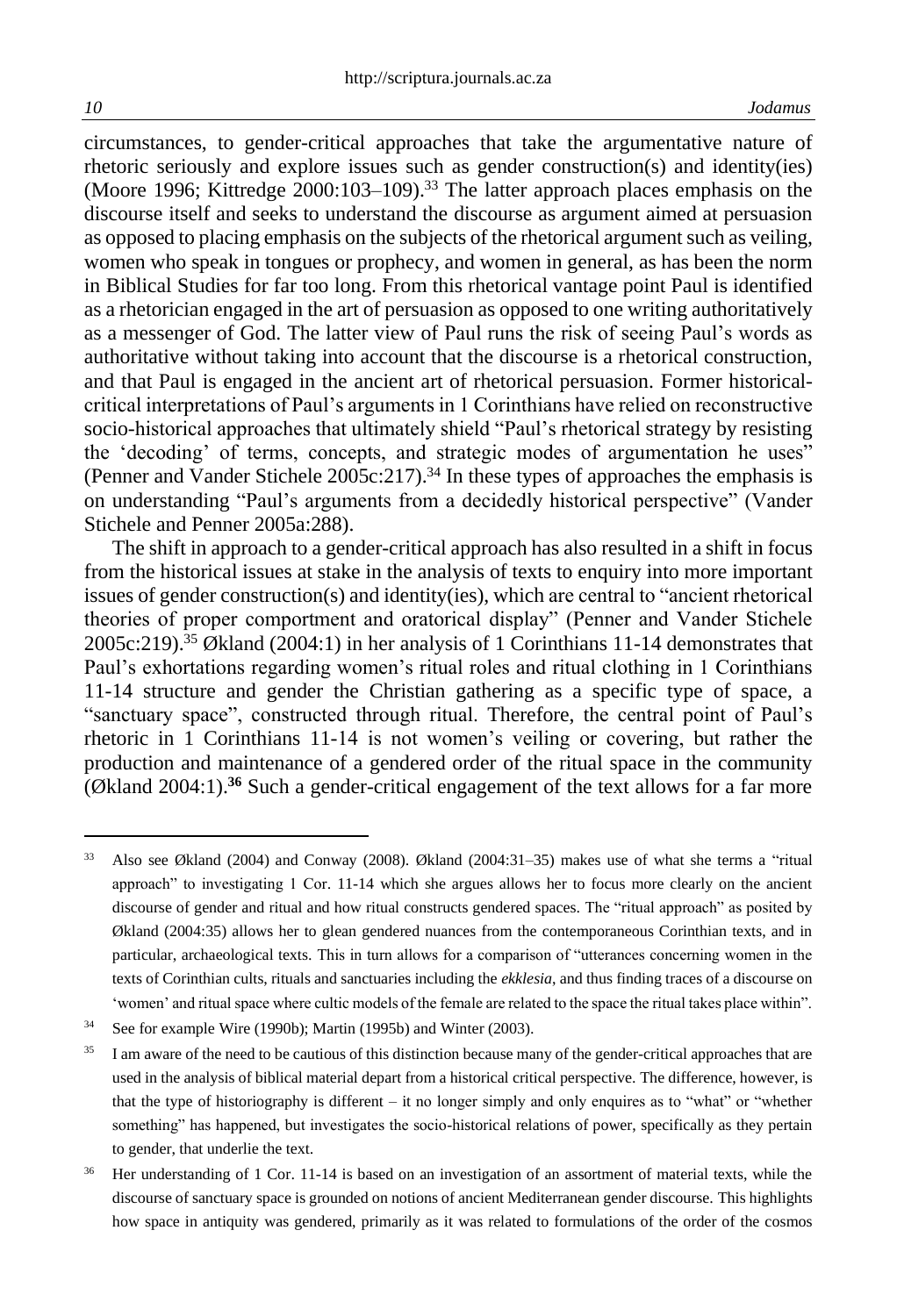comprehensive forum for dialogue by concentrating on the "interrelationship of the discursive identities of male and female 'players' created in and through Pauline argumentation" (Vander Stichele and Penner 2005:291). Shapiro (2003:517), who also implements a gender sensitive approach, or what she terms "reading for gender", in her investigation of Jewish philosophical texts, notes that "reading for gender does not mean either reading for women or as a woman". She states,

To read for metaphors of "woman", "body", "gender relations" or "sexuality" is not to read for some actual woman or women that the text, somehow, represents. Nor does reading for gender mean reading as an "essentialized" woman reader who, as a woman, can (supposedly) locate the "feminine" stratum of the text. Rather, it is to read for constructions and performances of gender in these texts with an interest in the intellectual and cultural labor these tropes enact. (Shapiro 2003:518)

Similarly, my interest is in an examination of how gender is constructed and represented through the argumentative discourse of the text and also how Paul constructs his gendered identity in the text. Penner and Vader Stichele (2005c:219) too display the value in moving beyond "mirror readings" of Pauline literature to examining the text as argument by focusing on the argumentative strategies employed by Paul to persuade his audience.<sup>37</sup> Contemporary biblical scholars also demonstrate the fact that the ancient Mediterranean civilisation was constructed and orchestrated on a cosmic gender structure that was viewed as natural and was integrated into all areas of life so that gender strictly demarcated all aspects of life in ancient Mediterranean society (Stegemann and Stegemann 1999:361; Økland 2004:1). Dube (2003:60) observes,

It is a feminist tradition in biblical studies to focus on passages that feature women, as attested by our current women/feminist commentaries. No doubt the method has furthered the feminist struggle by highlighting women as both victims and agents of liberation in the text, but the approach seems to imply that passages that do not feature women characters are less important to the feminist search for justice. The approach seems to neglect the fact that gender constructions pervade all social spheres of life.

<sup>(</sup>Økland 2004:2). Although Økland (2004:1) mentions that she is cautious not to reproduce the misleading notion "that only women are gender", she still, however, focuses most of her attention in her analysis primarily on women in particular. See, for example, Økland (2004:69), where she comments on how gender in the ancient Mediterranean world was constructed through ritual space, but her analysis focuses solely on female gender construction instead. Because she does not focus on men and women in the text, it seems that she primarily produces work on women and not gender in 1 Corinthians.

Lyons (1985) coined this term and it is also used by Vorster (1994:127-145) in the context of the letter to the Romans, more specifically in the deployment of the category "rhetorical situation". According to Penner and Vander Stichele (2005c:217) "mirror readings" should be understood as "the technique of reading from what is explicitly argued to that which is allegedly being responded to in the text, attempting to draw out the unknown by reversing the logic of the stated argument". Cf. Wire (1990b:12–38); Penner and Lopez (2012:33–50).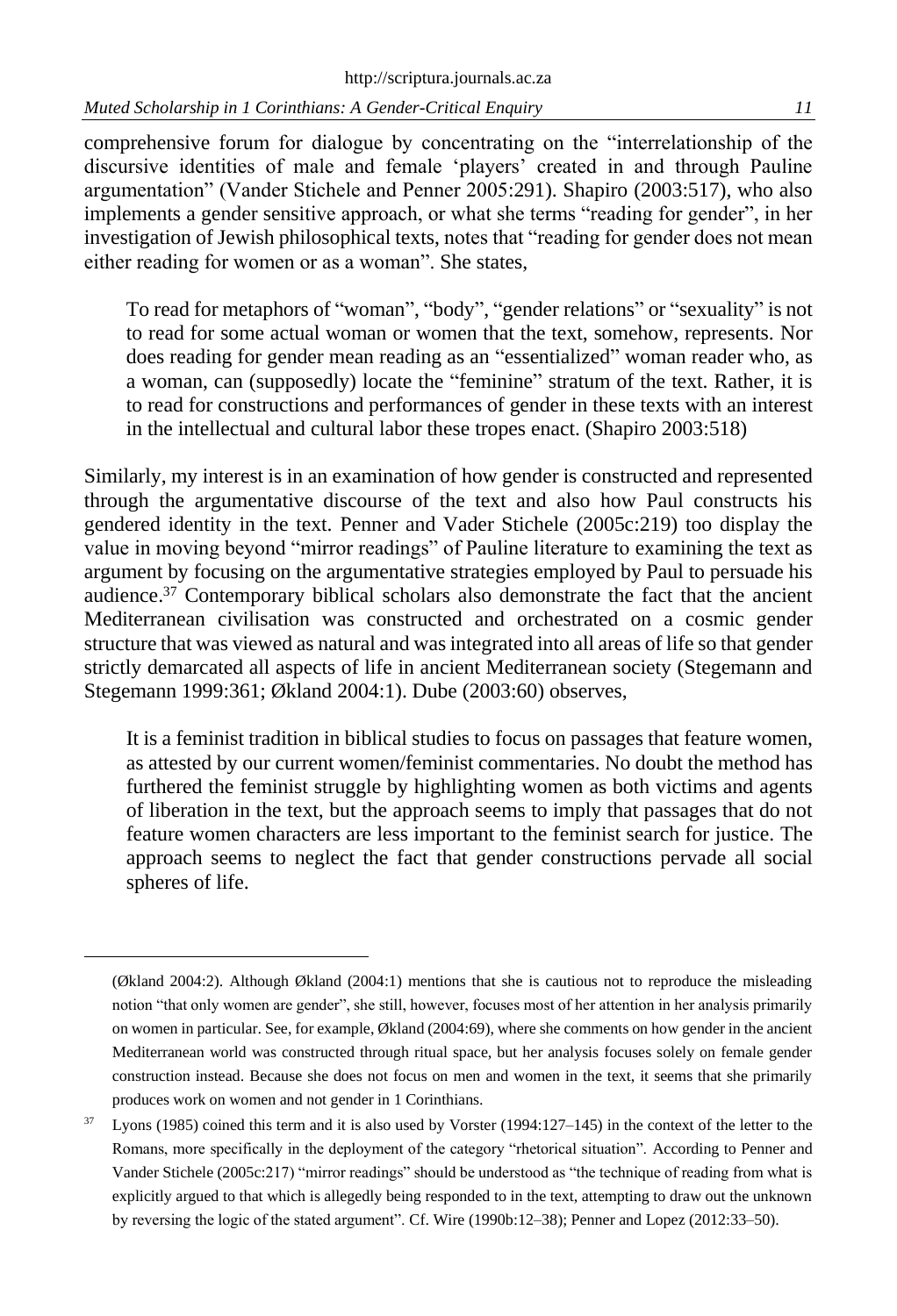Because Paul wasstructured by and functioned within the larger discourses of the ancient Mediterranean sex and gender system(s), one cannot comprehend the gendered rhetoric of 1 Corinthians without recourse to its interconnections with ancient gender discourse in general. Furthermore, because of the nature of gender in the ancient world, when Paul engages in persuasion through the discourse of 1 Corinthians, gender construction(s) and representation(s) are precisely what is at stake. One cannot, therefore, comprehend the rhetoric of 1 Corinthians without understanding the gendered nature of the discourse.<sup>38</sup> Doing so would simply amplify an already muted gender critical scholarship and would perpetuate the juxtaposing of femininity and masculinity as has been normative in studies related to 1 Corinthians in particular and New Testament biblical studies in general.

## **BIBLIOGRAPHY**

- Ackermann, Denise M. 1994. Faith and feminism: Women doing Theology. In J. de Gruchy and C. Villa-Vicencio (Eds), *Doing Theology in context: South African perspectives* (Vol. I). Cape Town, South Africa: David Philip Publishers, 197–211.
- —. 1998. Feminist and womenist hermeneutics. In Simon Maimela and Adrio König (Eds), *Initiation into theology: The rich variety of theology and hermeneutics.*  Hatfield, Pretoria: JL van Schaik Publishers, 349–357.
- Anderson, Janice Capel, Moore, Stephen D. and Kim, Seong Hee. 2003. Masculinity studies: A classified bibliography. In Stephen D. Moore and Janice Capel Anderson (Eds), *New Testament masculinities*. Atlanta: Society of Biblical Literature, 23–42.
- Arichea, Daniel C. 2004. The covering on the woman's head: Translation and theology in 1 Corinthians 11.2–16*, The Bible Translator* 55(4 October):460–469.
- Baker-Fletcher, Karen. 1995. Womanism, Afro-centrism and the reconstruction of black womanhood. In Jacquelyn Grant (Ed.), *Perspectives on womanist theology*. Atlanta, GA: ITC Press, 183–196.
- Barker, Chris. 2002. *Television, globalization and cultural identities.* Buckingham, Philadelphia: Open University Press.
- Barrett, C.K. 1968. *A commentary on the First Epistle to the Corinthians.* New York: Harper & Row Publishers.
- Baumert, Norbert S.J. 1996. *Woman and man in Paul: Overcoming a misunderstanding.* Collegeville, MINN: Liturgical Press.
- BeDuhn, Jason David. 1999. "Because of the angels": Unveiling Paul's anthropology in 1 Corinthians, *JBL* 118:295–320.
- Boyarin, Daniel. 2009. Unheroic conduct: The rise of heterosexuality and Jewish masculinity. In Björn Krondorfer, *Men and masculinities in Christianity and Judaism: A critical Reader.* Comp. Björn Krondorfer. Pp. 79–95. London, UK: SCM Press.

Boyd, Stephen B.

<sup>2009</sup>Trajectories in Men's Studies in Religion: Theories, Methodologies, and Issues. In *Men and Masculinities in Christianity and Judaism: A Critical Reader.* Comp. Björn Krondorfer. Pp. 51–55. London, UK: SCM Press.

<sup>38</sup> Cf. Penner and Vander Stichele (2005c:217, 236–237).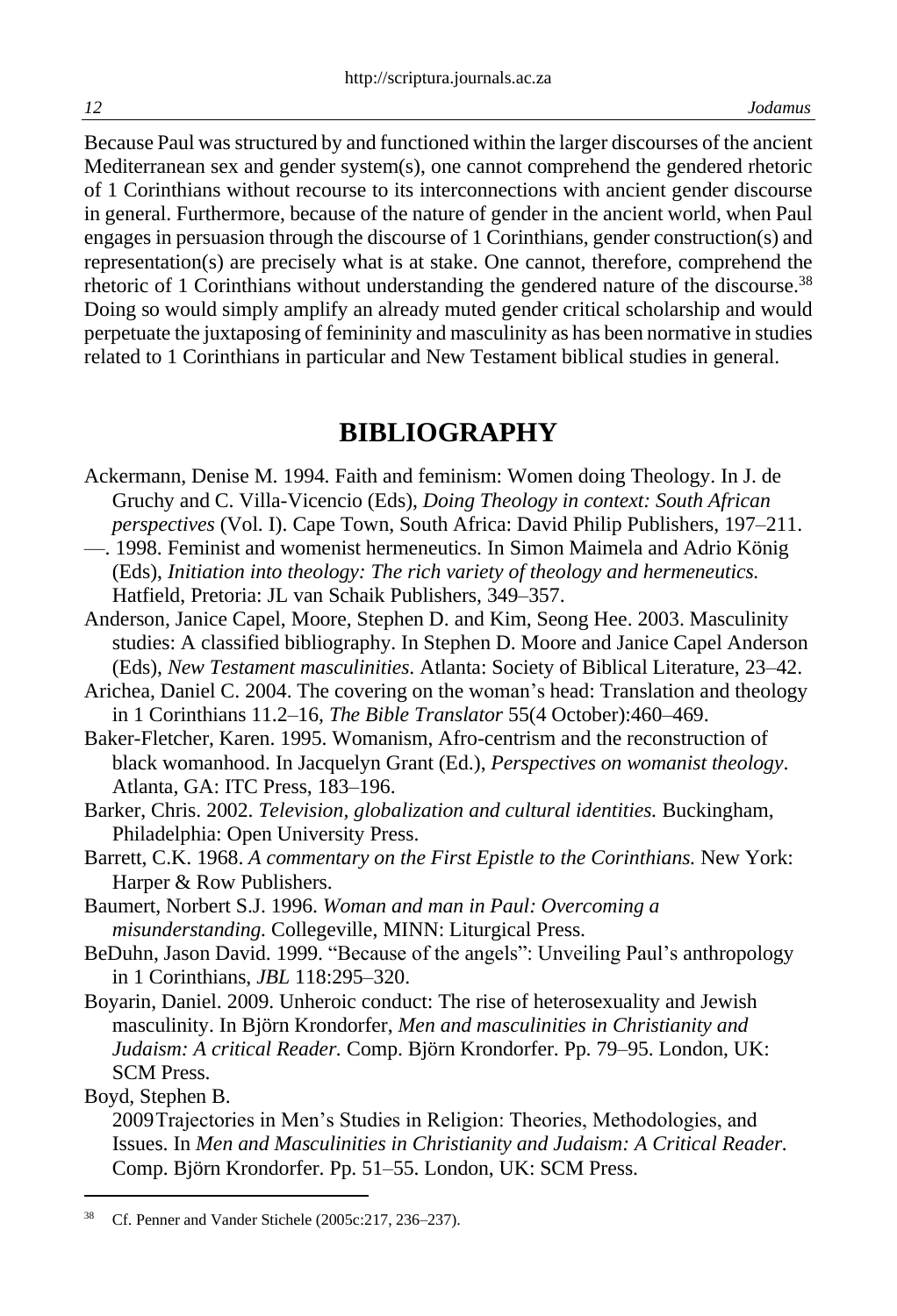- Brooten, Bernadette J. 1982. *Women leaders in the ancient synagogue.* Chicago, Calif: Scholars Press.
- Butler, Judith. 1990. *Gender trouble: Feminism and the subversion of identity.* London: Routledge.
- —. 2002. Performative subversions. In Stevi Jackson and Sue Scott (Eds), *Gender: A sociological reader.* London: Routledge, 48–50.
- Castelli, Elizabeth A. 1994. Heteroglossia, hermeneutics and history: A review essay of recent feminist studies of early Christianity, *The Journal of Feminist Studies in Religion* 10(2):73–98.
- Clines, David J.A. 2003. Paul, the invisible man. In Stephen D. Moore and Anderson, Janice Capel (Eds), *New Testament masculinities*. Atlanta: Society of Biblical Literature, 181–192.
- Cornwall, Andrea, Harrison, Elizabeth and Whitehead, Ann. 2008. *Gender myths and feminist fables: The struggle for interpretive power in gender and development.* Malden, MA: Blackwell, 1–19.
- Cosgrove, Charles H. 2005. A woman's unbound hair in the Greco-Roman world, with special reference to the story of the "Sinful Woman" in Luke 7:36–50, *JBL*  124(4):675–692.
- Countryman, L. William. 1988. *Dirt, greed and sex: Sexual ethics in the New Testament and their implications for today.* Philadelphia: Fortress Press.
- Crocker, Cornelia Cyss. 2004. *Reading 1 Corinthians in the twenty-first century.* New York, NY: T&T Clark International.
- Crossan, John Dominic and Reed, Jonathan L. 2004*. In search of Paul: How Jesus's apostle opposed Rome's empire with God's words and world. A new vision of Paul's words and world.* New York: HarperSanFrancisco.
- D' Angelo, Mary Rose. 1990. Women in Luke-Acts: A redactional view, *Journal of Biblical Literature* 109:141–161.
- Daly, Mary. 1968. *The Church and the second sex.* New York, NY: Harper and Row.
- —.1973. *Beyond God the Father: Toward a philosophy of women's liberation*. Boston: Beacon Press.
- Davies, Bronwyn. 2002. Becoming male or female. In Stevi Jackson and Sue Scott (Eds), *Gender: A sociological reader.* London: Routledge, 280–289.
- De Beauvoir, Simone. 2009. *The second sex.* Constance and Malovany-Chevallier Borde, Sheila. New York: Alfred A. Knopf.
- Deifelt, Wanda. 2003. Feminist theology: A key for women's citizenship in the church. In Fernando F. Segovia (Ed.). *Toward a new heaven and a new earth: Essays in honor of Elisabeth Schüssler Fiorenza.* Maryknoll, NY: Orbis, 237–248.
- Donaldson, Laura E. (Ed.). 1996. Postcolonialism and scriptural reading, *Semeia* 75.
- Donaldson, Laura E. and Pui-lan, Kwok. 2002. *Postcolonialism, feminism, & religious discourse.* New York: Routledge.
- Dreyer, Yolanda. 2002. Women and leadership from a pastoral perspective of
- friendship, *Hervormde Teologiese Studies* 58(1):43–61.
- Dube, Musa W. 2000. *Postcolonial feminist interpretation of the Bible.* St. Louis, MO.: Chalice.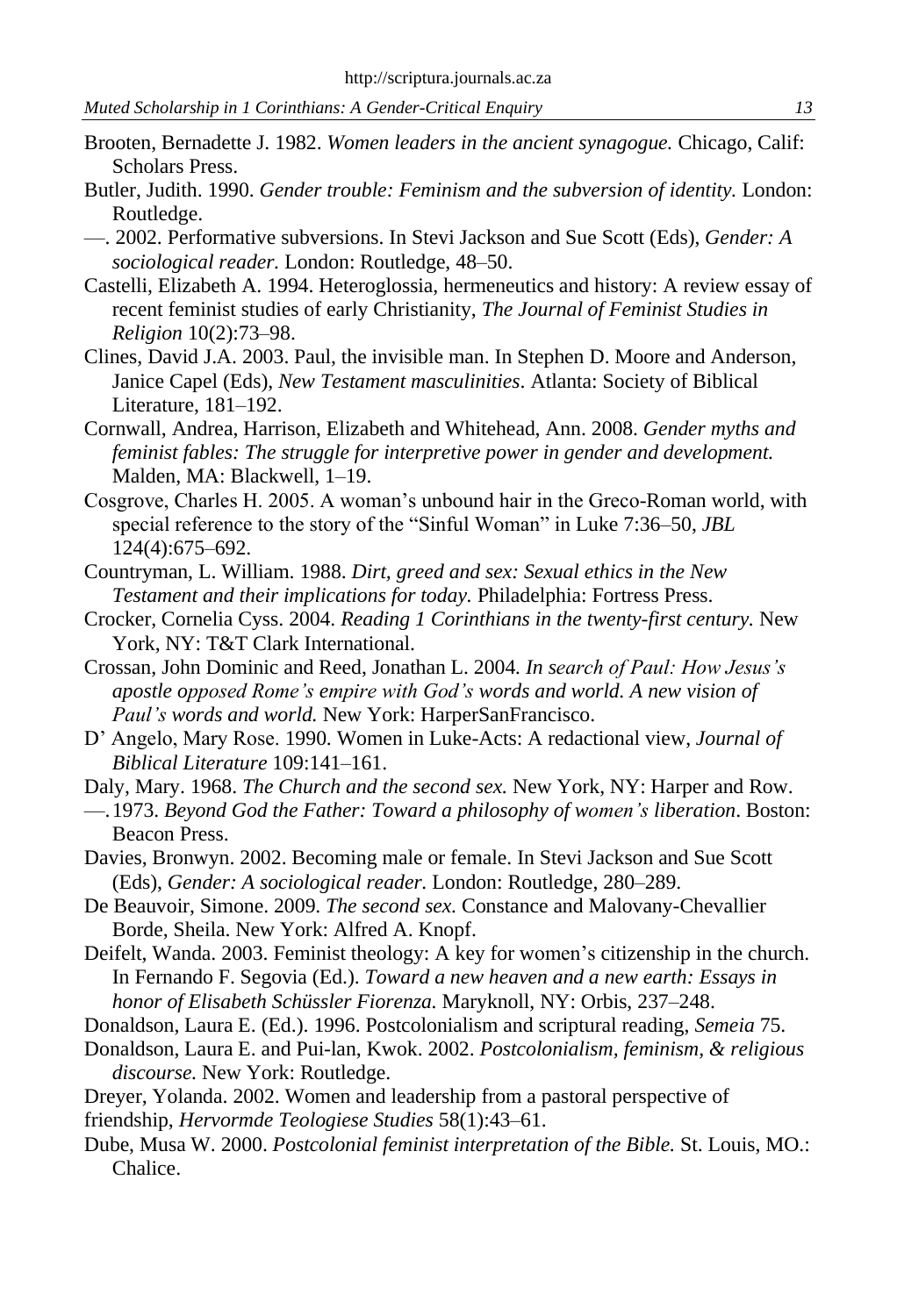- —. Musa. 2003. Rahab says Hello to Judith: A decolonizing feminist reading. In Fernando F. Segovia (Ed.). *Toward a new heaven and a new earth: Essays in honor of Elisabeth Schüssler Fiorenza.* Maryknoll, NY: Orbis, 54–72.
- Dube, Musa W. and Kanyoro, Musimbi. 2004. *Grant me justice: HIV/AIDS & gender readings of the Bible.* Maryknoll, NY: Orbis.
- Ehrensperger, Kathy. 2004. *That we may be mutually encouraged: Feminism and the new perspective in Pauline studies.* New York: T&T Clark.
- Engberg-Pedersen, Troels. 1991. 1 Corinthians 11:16 and the character of Pauline exhortation, *JBL* 110(1):679–689.
- Farley, Margaret A. 2008. *Just love: A framework for Christian sexual ethics.* New York, NY: Continuum.
- Fee, Gordon D. 1987. *The First Epistle to the Corinthians.* Grand Rapids, MI: Eerdmans.
- Gebara, Ivone. 2003. A feminist theology of liberation: A Latin American perspective with a view toward the future. In Fernando F. Segovia (Ed.). *Toward a new heaven and a new earth: Essays in honor of Elisabeth Schüssler Fiorenza.* Maryknoll, NY: Orbis, 249–268.
- Gilmore, D.D. 1990. *Manhood in the making: Cultural concepts of masculinity.* New Haven: Yale University Press.
- Glancy, Jennifer A. 1994. Unveiling masculinity: The construction of gender in Mark 6:7–29, *Biblical Interpretation* 11:34–50.
- —. 2004. Boasting of beatings (2 Corinthians 11:23–25), *JBL* 123:99–135.
- Gleason, Maud W. 1990. The semiotics of gender: Physiognomy and self-fashioning in the second century C.E. In David M. Halperin, John J. Winkler and Froma I. Zeitlin (Eds). *Before sexuality: The construction of erotic experience in the ancient Greek world.* Princeton, New Jersey: Princeton University Press, 389–416.
- Goss, Robert E. 2009. Transgression as a metaphor for queer theologies. In Björn Krondorfer, *Men and masculinities in Christianity and Judaism: A critical reader.* London, UK: SCM Press, 137–145.
- Grant, Jacquelyn. 1995. *Perspectives on womanist theology.* Atlanta, GA: ITC Press.
- Grudem, Wayne A. 1991. The meaning of kephale ("head"): A response to recent studies. In John Piper and Wayne Grudem (Eds). *Recovering Biblical manhood and womanhood: A response to evangelical feminism*. Wheaton, IL: Crossway, 425– 468.
- Halperin, David M. 1990. Why is Diotima a woman? Platonic eros and the figuration of gender. In David M. Halperin, John J. Winkler and Froma I. Zeitlin (Eds). *Before sexuality: The construction of erotic experience in the ancient Greek world.* Princeton, New Jersey: Princeton University Press, 257-308.
- Harrill, J. Albert. 2001. Invective against Paul [2 Cor 10:10], the physiognomics of the ancient slave body and the Greco-Roman rhetoric of manhood. In Yarbro A. Collins and M.M Mitchell (Eds). *Antiquity and humanity: Essays on ancient religion and philosophy presented to Hans Dieter Betz on his 70th birthday*. Tubingen: Mohr Siebeck, 189–213.
- Hays, Richard. 1986. Relations natural & unnatural: A response to John Boswell's exegesis of Romans 1, *Journal of Religious Ethics* 14:184–215.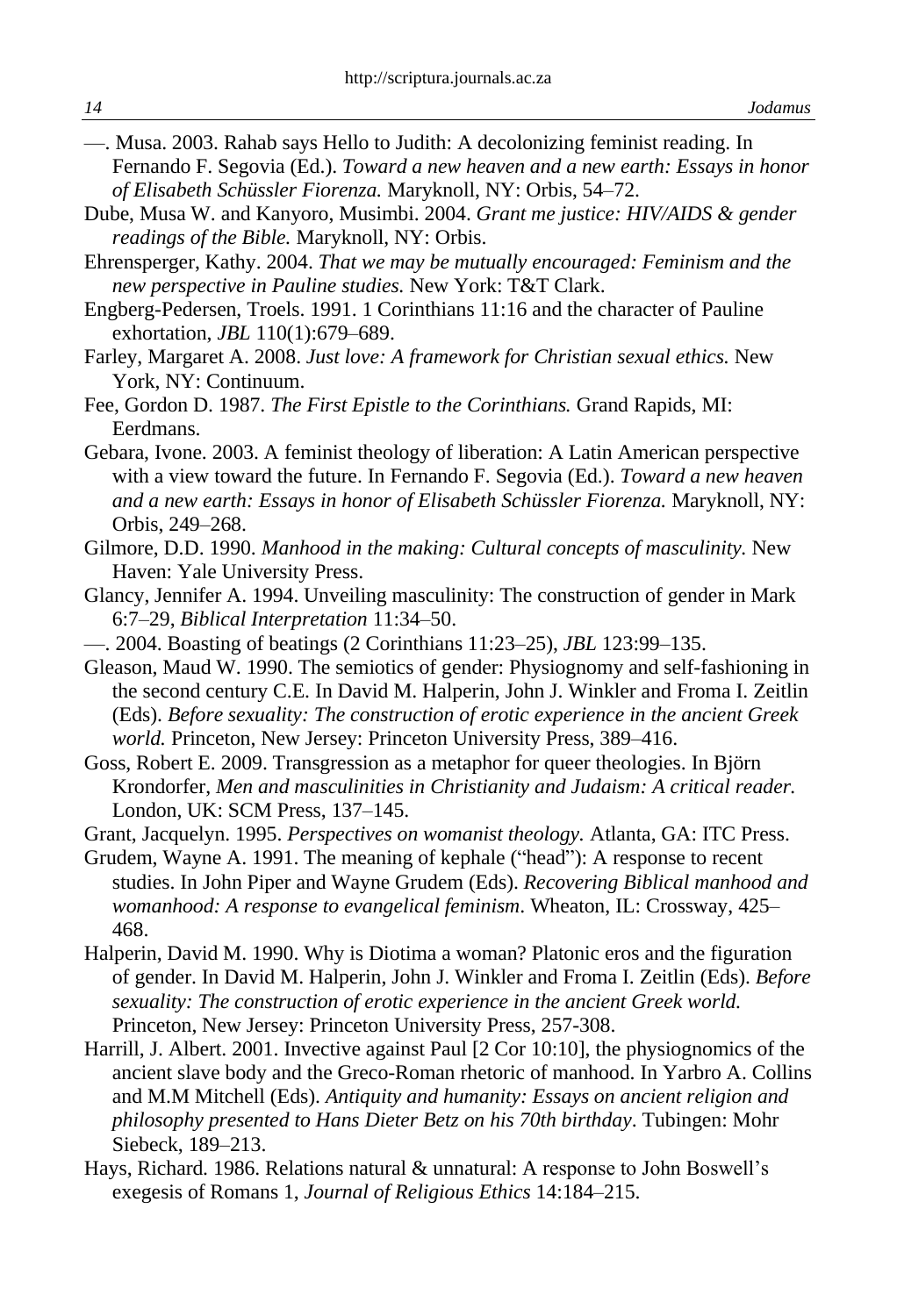- Hayter, Mary. 1987. *The new Eve in Christ: The use and abuse of the Bible in the debate about women in the church.* London: Latimer Trend and Company.
- Hewitt, Marsha Aileen. 2003. Dialectic of hope: The feminist liberation theology of Elisabeth Schüssler Fiorenza as a feminist critical theory. In Fernando F. Segovia (Ed.). *Toward a new heaven and a new earth: Essays in honor of Elisabeth Schüssler Fiorenza.* Maryknoll, NY: Orbis, 443–458.
- Hooker, Morna. 1963. Authority on her head: An examination of 1 Cor 11:10, *NTS* 10:410–416.
- Horsley, Richard A. 2000. Introduction: Krister Stendahl's challenge to Pauline studies. In Richard A. Horsley (Ed.), *Paul and politics: Ekklesia, Israel, imperium, interpretation. Essays in Honor of Krister Stendahl.* Harrisburg, PA: Trinity Press International, 1–16.
- —. 2003. Feminist scholarship and postcolonial criticism: Subverting imperial discourse and reclaiming submerged histories. In Shelly Matthews, Cynthia Briggs Kittredge and Melanie Johnson-Debaufre (Eds). *Walk in the ways of wisdom: Essays in honor of Elisabeth Schüssler Fiorenza.* Harrisburg, PA: Trinity Press International, 297–317.
- Hunt, Mary E. 2007. Unfinished business: The flowering of feminist/womanist theologies. In Rosemary Radford Ruether (Ed.), *Feminist theologies: Legacy and prospect.* Minneapolis, MN: Fortress, 79–92.
- Ingraham, Chrys. 2002. The heterosexual imaginary. In Stevi Jackson and Sue Scott (Eds), *Gender: A sociological reader.* London: Routledge, 79–84.
- Isasi-Díaz, Ada María. 1994. The task of Hispanic women's liberation theology Mujeristas: Who we are and what we are about. In Ursula King (Ed.), *Feminist theology from the Third World.* Maryknoll, NY: Orbis, 88–104.
- Jackson, Stevi, and Scott, Sue (Eds). 2002a. *Gender: A sociological reader*. London: Routledge.
- —. 2002. Introduction: The gendering of Sociology. In Stevi Jackson and Sue Scott (Eds), *Gender: A sociological reader.* London: Routledge, 1–26.
- Jervis, Ann L. 1993. "But I want you to know…": Paul's Midrashic intertextual response to the Corinthian worshipers (1 Cor 11:2–16), *JBL* 112(2):231–246.
- Jodamus, J. 2015. *An investigation into the construction(s) and representation(s) of masculinity(ies) and femininity(ies) in 1 Corinthians.* Unpublished PhD dissertation, University of Cape Town.
- —. 2016. Gendered ideology and power in 1 Corinthians, *Journal of Early Christian History (JECH)* 6.1 (2016):1-30.
- —. 2017. Paul, the "real" man: Constructions and representations of masculinity in 1 Corinthians, *Journal of Gender and Religion in Africa* 23, 2 (2017):68-94.
- Keane, Marie-Henry. 1998. Feminist and womenist theology. In Simon Maimela and Adrio König (Eds), *Initiation into theology: The rich variety of theology and hermeneutics.* Hatfield, Pretoria: JL van Schaik Publishers, 121–134.
- Kittredge, Cynthia Briggs. 2000. Corinthian women prophets and Paul's argumentation in 1 Corinthians. In Richard A. Horsley (Ed.), *Paul and politics: Ekklesia, Israel, imperium, interpretation: Essays in honor of Krister Stendahl*. Harrisburg, PA: Trinity Press International, 103–109.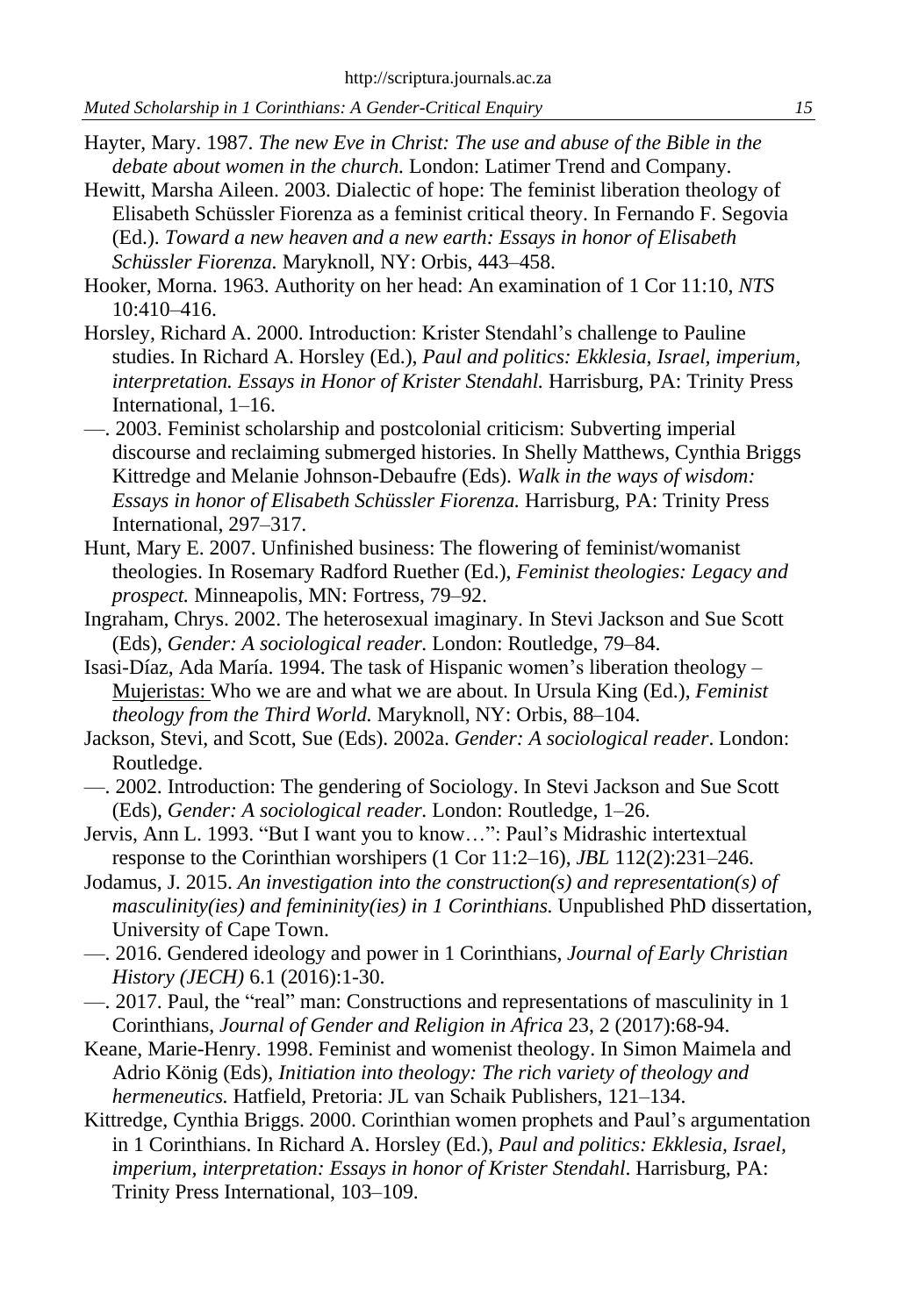- Kloppenborg, John S. 1996. Egalitarianism in the myth and rhetoric of Pauline churches. In *Reimagining Christian origins: A colloquium honoring Burton L. Mack.* Valley Forge, PA: Trinity Press International, 247–263.
- Kraemer, Ross Shepard and D'Angelo, Mary Rose (Eds). 1999. *Women and Christian origins.* New York, NY: Oxford University Press.
- Krondorfer, Björn. 2009a. *Men and masculinities in Christianity and Judaism: A critical reader.* London, UK: SCM Press.
- —. 2009b. Who's afraid of gay theology? Men's studies, gay scholars, and heterosexual silence. In Björn Krondorfer, *Men and masculinities in Christianity and Judaism: A critical reader.* London, UK: SCM Press, 421–436.
- —. 2010. *Male confessions: Intimate revelations and the religious imagination.* Stanford, California: Stanford University Press.
- Landman, C. 1998. *African women's theology.* Hatfield, Pretoria: Van Schaik.
- Larson, Jennifer. 2004. Paul's masculinity, *JBL* 123 (Spring 2004):85–97.
- Loader, William. 2004. *The Septuagint, sexuality, and the New Testament: Case studies on the impact of the LXX in Philo and the New Testament.* Grand Rapids, MI: Eerdmans.
- MacDonald, Margaret Y. 1996. *Early Christian women and pagan opinion: The power of the hysterical woman.* Cambridge: Cambridge University Press.
- Marchal, Joseph A. 2008. *The politics of heaven: Women, gender, and empire in the study of Paul.* Minneapolis: Fortress Press.
- Martin, Dale B. 1995. *The Corinthian body.* New Haven: Yale University Press.
- —. 1995. Heterosexism and the interpretation of Romans 1:18–32, *Biblical Interpretation* 3:332–355.
- —. 2006. *Sex and the single Savior: Gender and sexuality in Biblical interpretation.* Louisville: Westminster John Knox Press.
- Martin, Joan. 1995. A womanist investigation of the work ethic of antebellum enslaved women, 1830–1865. In Jacquelyn Grant (Ed*.), Perspectives on womanist theology.* Atlanta, GA: ITC Press, 5–24.
- Martin, Troy W. 2004. Paul's argument from nature for the veil in 1 Corinthians 11:13–15: A testicle instead of a head covering, *JBL* 123 (Spring 2004):75–84.
- Matthews, Shelly, Briggs Kittredge, Cynthia and Johnson-DeBaufre, Melanie. 2003. Walk in the ways of wisdom. In Shelly Matthews, Cynthia Briggs Kittredge and Melanie Johnson-Debaufre (Eds), *Walk in the ways of wisdom: Essays in honor of Elisabeth Schüssler Fiorenza.* Harrisburg, PA: Trinity Press International, 1–14.
- May, Alistair Scott. 2004. *The body for the Lord: Sex and identity in 1 Corinthians 5– 7.* New York: T&T Clark International.
- Mayordomo, Moisés. 2008. Konstruktionen von männlichkeit in der Antike und der Paulinischen Korintherkorrespondenz*, Evangelische Theologie* 68(2):99–115.
- Merkle, Benjamin L. 2006. Paul's arguments from creation in 1 Corinthians 11:8–9 and 1 Timothy 2:13–14: An apparent inconsistency answered, *JETS* 49 (3 September):527–548.
- Moore, Stephen D. 1996. *God's gym: Divine male bodies of the Bible.* New York, NY: Routledge.
- —. 2001. *God's beauty parlor and other queer spaces in and around the Bible.* Stanford, California: Stanford University Press.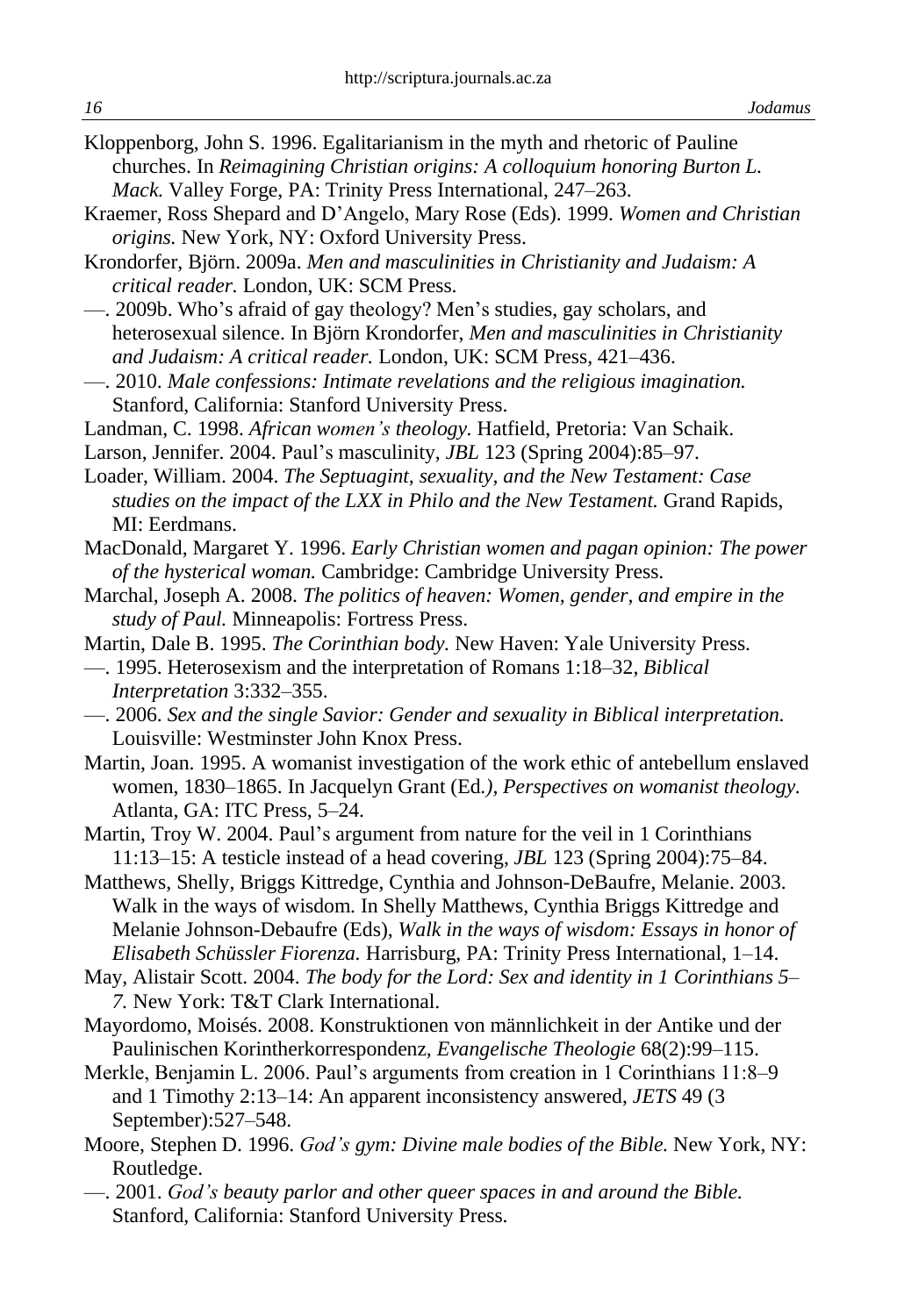- Moore, Stephen D. and Anderson, Janice Capel. 1998. Taking it like a man: Masculinity in 4 Maccabees, *JBL* 117(2):249–273.
- Mount, Christopher. 2005. 1 Corinthians 11:3–16: Spirit possession and authority in a non-Pauline interpolation, *Journal of Biblical Literature* 124 (Summer):313–340.
- Murphy-O' Connor, Jerome. 1976. The non-Pauline character of 1 Corinthians 11:2– 16, *JBL* 95:615–621.
- —. 1980. Sex and logic in 1 Corinthians 11:2–16, *CBQ* 42:483.
- —. 1988. 1 Corinthians 11:2–16 once again, *CBQ* 50 (2 April):265–274.
- Oakley, Ann. 1972. *Sex, gender and society.* London: Temple Smith.
- Odell-Scott, David. 1983. Let the women speak in church: An egalitarian interpretation of 1 Cor 14.33b-36, *Biblical Theology Bulletin* 13.3:90–93. Scholars Press.
- —. 1991. Re-plying the gender hierarchy. In *A post-patriarchal Christology*. Atlanta: Scholars Press, 179–183.
- Oduyoye, Mercy Amba. 1998. African women's hermeneutics. In Simon Maimela and Adrio König (Eds), *Initiation into theology: The rich variety of theology and hermeneutics.* Hatfield, Pretoria: JL van Schaik Publishers, 359–372.
- Økland, Jorunn. 2004. Women in their place: Paul and the Corinthian discourse of gender and sanctuary space, *Journal for the Study of the New Testament Supplement Series.* London: T & T Clark International.
- Osiek, C. and Balch, D. 2003. *Early Christian families in context.* Grand Rapids: Eerdmans.
- Osiek, C. and Madigan, K. 2005. *Ordained women in the early church: A documentary history.* Baltimore: John Hopkins University Press.
- Osiek, Carolyn, MacDonald, Margaret Y. and Tulloch, Janet H. 2006. *A woman's place: House churches in earliest Christianity.* Minneapolis: Fortress.
- Oster, Richard. 1988. When men wore veils to worship: The historical context of 1 Corinthians 11:4, *NTS* 34:481–505.
- Paige, Terence. 2002. The social matrix of women's speech at Corinth, *Bulletin for Biblical Research* 12(2):217–242.
- Penner, Todd and Vander Stichele, Caroline. 2005.Unveiling Paul: Gendering ethos in 1 Corinthians 11:2–16. In Thomas H. Olbricht and Anders Eriksson (Eds), *Rhetoric, ethic, and moral persuasion in Biblical discourse: Essays from the 2002 Heidelberg Conference.* New York & London: T & T Clark, 214–237.
- Phiri, Isabel Apawo. 2000. Stand up and be counted. In Denise Ackermann, Eliza Getman, Hantie Kotze and Judy Tobler (Eds), *Claiming our footprints: South African women reflect on context, identity and spirituality.* Stellenbosch; Cape Town: Milano Printing, 145–160.
- —. 1997. *Women, Presbyterianism and patriarchy: Religious experience of Chewa women in Central Malawi.* Blantyre, Malawi: Christian Literature Association in Malawi.
- Plaskow, Judith and Christ, Carol P. 1989. *Weaving the visions: New patterns in feminist spirituality*. San Francisco, California: Harper and Row.
- Pomeroy, Sarah B. 1975. *Goddesses, whores, wives, and slaves: Women in classical antiquity.* New York, NY: Schocken Books.
- Pui-lan, Kwok. 2005. *Postcolonial imagination & feminist theology.* Louisville, Kentucky: Westminster John Knox Press.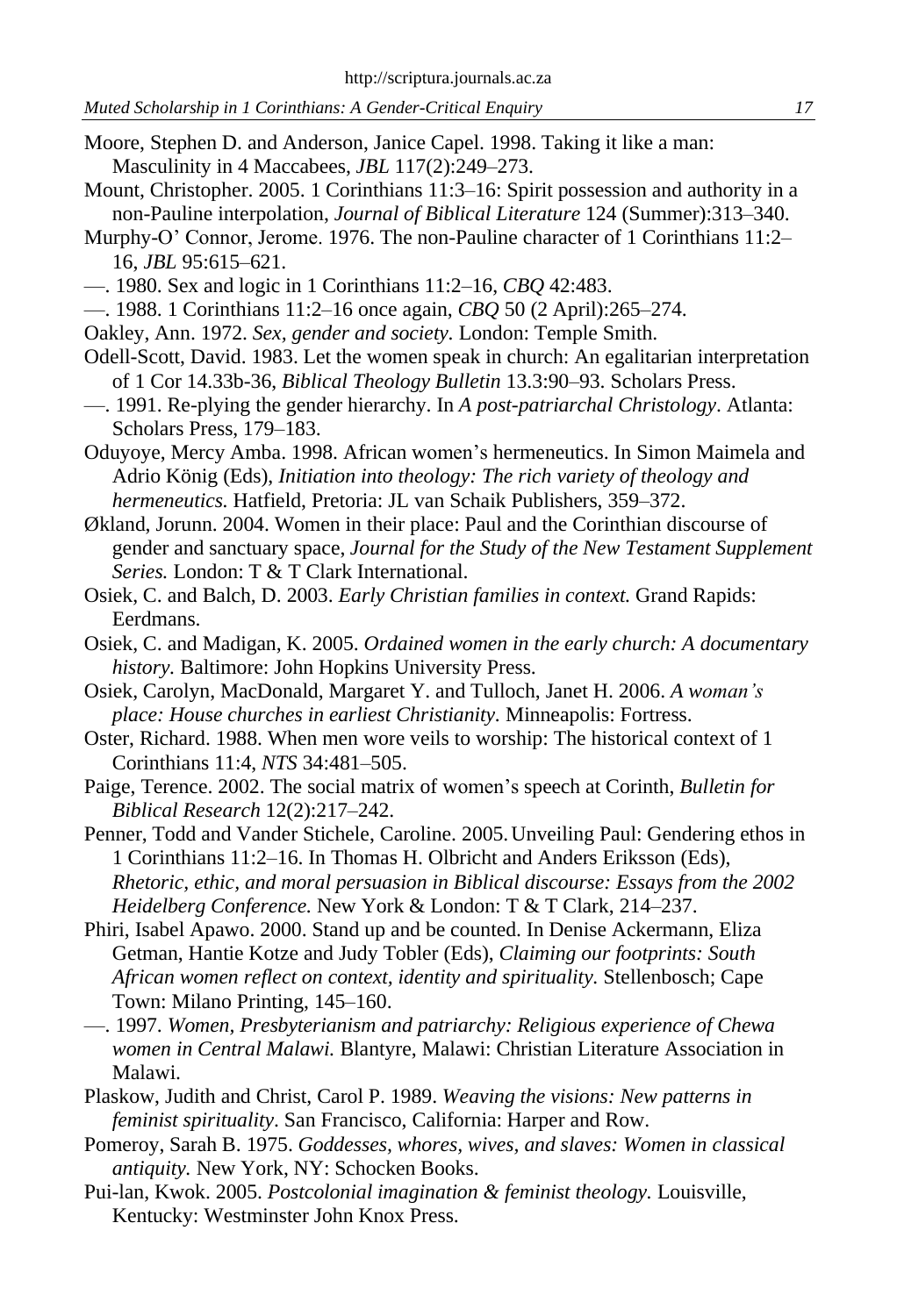- Richardson, Laurel Walum. 1981. *The dynamics of sex and gender: A sociological perspective.* Boston: Houghton Mifflin Company.
- Robbins, Vernon K. 2002. *The rhetorical full-turn in Biblical interpretation and its relevance for feminist hermeneutics.* Paper presented at the International Society of Biblical Literature meeting in Berlin, July 20, 2002.
- Ruether, Rosemary Radford (Ed.). 1974*. Religion and sexism: Images of women in the Jewish and Christian traditions.* New York: Simon and Schuster.
- —. 2005. *Integrating ecofeminism, globalization, and world religions.* Lanham, Maryland: Rowman & Littlefield.
- Satlow, Michael L. 1994 "They abused him like a woman": Homoeroticism, gender blurring, and the rabbis in late antiquity, *Journal of the History of Sexuality* 5 (1 July):1–25.
- Schneider, Laurel C. 2009. Homosexuality, queer theory, and Christian theology. In Björn Krondorfer, *Men and masculinities in Christianity and Judaism: A critical reader.* London, UK: SCM Press, 63–76.
- Schüssler Fiorenza, Elisabeth. 1984a. *Bread not stone: The challenge of feminist biblical interpretation.* Boston: Beacon Press.
- —. 1984b. *In memory of her: A feminist theological reconstruction of Christian origins.* New York: Crossroad Publishing Company.
- —. 1985. Remembering the past in creating the future: Historical critical scholarship and feminist biblical interpretation. In Yarbro A. Collins (Ed.), *Feminist perspectives on biblical scholarship.* Atlanta: Scholars Press.
- —. 2000. Paul and the politics of interpretation. In Richard A. Horsley (Ed.), *Paul and politics: Ekklesia, Israel, imperium, interpretation: Essays in honor of Krister Stendahl*. Harrisburg, PA: Trinity Press International, 40–57.
- —. 2001. *Wisdom ways: Introducing feminist biblical interpretation*. Maryknoll: NY: Orbis.
- —. 2007. *The power of the word: Scripture and the rhetoric of empire.* Minneapolis, MN: Fortress Press.

Scroggs, Robin. 1983. *The New Testament and homosexuality: Contextual background for contemporary debate.* Philadelphia: Fortress Press.

- Segovia, Fernando F. 2003. Looking back, looking around, looking ahead: An interview with Elisabeth Schüssler Fiorenza. In Fernando F. Segovia (Ed.), *Toward a new heaven and a new earth: Essays in honor of Elisabeth Schüssler Fiorenza.* Maryknoll, NY: Orbis, 1–32.
- Shapiro, Susan. 2003. (En)Gendering Jewish philosophy. In Fernando F. Segovia (Ed.), *Toward a new heaven and a new earth: Essays in honor of Elisabeth Schüssler Fiorenza.* Maryknoll, NY: Orbis, 516–536.
- Stegemann, Ekkehard, and Stegemann, Wolfgang. 1999. *The Jesus movement: A social history of its first century.* Minneapolis: Fortress Press.
- Stoller, R. 1968. *Sex and gender.* New York: Aronson.
- Sugirtharajah, R.S. 2003. The end of biblical studies? In Fernando F. Segovia (Ed.), *Toward a new heaven and a new earth: Essays in honor of Elisabeth Schüssler Fiorenza.* Maryknoll, NY: Orbis, 133–140.
- Tamez, Elsa. 2006. *Through her eyes: Women's theology from Latin America.* Eugene, Oregon: Wipf & Stock.